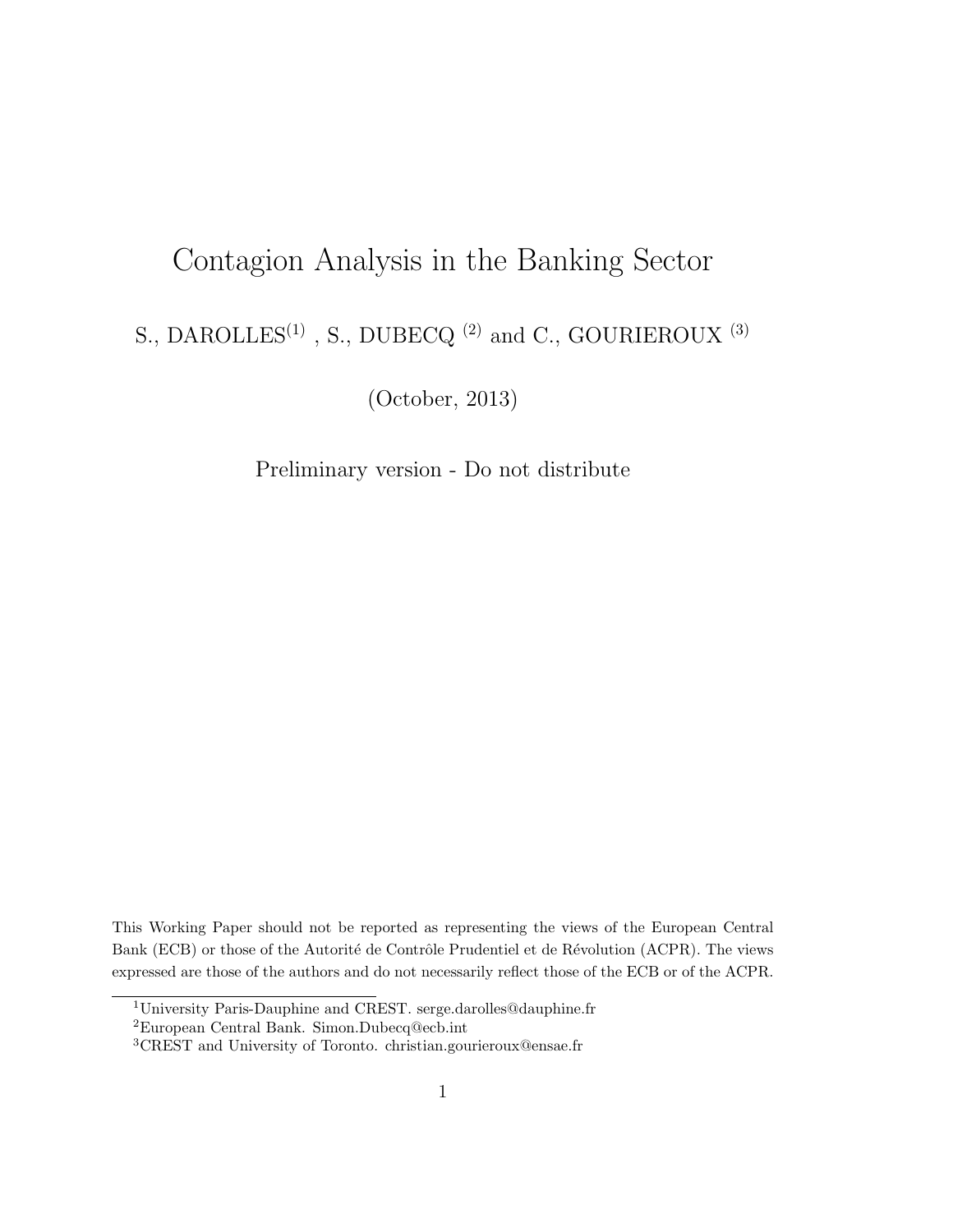#### Abstract

#### Contagion Analysis in the Banking Sector

This paper analyses how an external adverse shock will impact the financial situations of banks and insurance companies and how it will diffuse among these companies. In particular we explain how to disentangle the direct and indirect (contagion) effects of such a shock, how to exhibit the contagion network and how to detect the "superspreaders", i.e. the most important firms involved in the contagion process. This method is applied to a network of 8 large European banks in order to analyze whether the revealed interconnections within these banks differ depending on the underlying measure of banks' financial positions, namely their market capitalization, the price of the CDS contract written on their default and their book value.

Keywords: Contagion, Systemic Risk, Default Dependence, Credit Default Swaps, Canonical Correlation.

EFM Classification codes: 510, 520.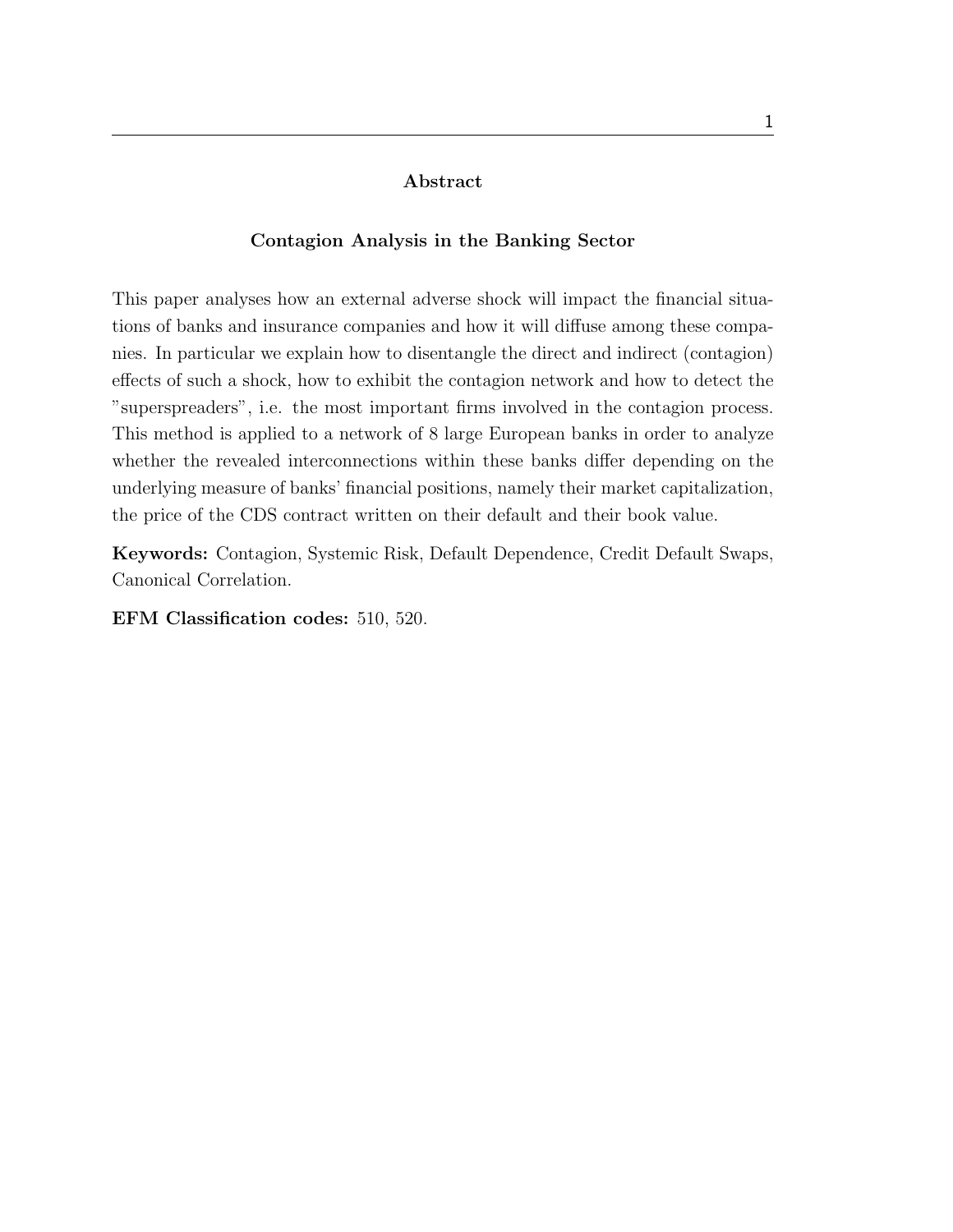# 1 Introduction

The new regulation on financial stability lists global systematically important financial institutions (G-SIFIs), which have to comply with specific regulatory requirements. One of the criteria for a bank to be identified as systematically important is its interconnectedness. In this respect our paper studies how an external adverse shock will impact the financial situations of the banks and insurance companies and how it will diffuse among these companies. In particular we explain how to disentangle the direct and indirect (contagion) effects of such a shock, how to exhibit the contagion network and how to detect the most important firms involved in the contagion process, that are the "superspreaders", especially the institutions, which are "too interconnected to fail".

Such an analysis depends crucially on the way the financial situation of a bank or an insurance company is measured. In the academic literature as well as in the approaches used to implement Basel regulation, this financial situation is analyzed in three alternative ways:

- i) by considering the balance sheets of the firms and typically their (accounting) equity value defined as the difference between their assets and their liabilities in the firm's book;
- ii) by analyzing their market values when they are quoted on a stock exchange;
- iii) by focusing on the information on their potential defaults by means of the prices of their issued bonds, or of the associated Credit Default Swaps  $(CDS)^4$ .

There exist links between these three approaches which have been first mentioned by Merton [Merton (1974)]. Let us denote  $V_t = A_t - L_t$  the value of the firm at date t, where  $A_t$  and  $L_t$  are the asset and liability components of the balance

<sup>4</sup>The bond and credit derivative markets are highly dependent, since there exists a relation between the CDS spread and the spread of a bond, at least theoretically [see e.g. the analysis for European Sovereign debts in Delatte et al. (2012)].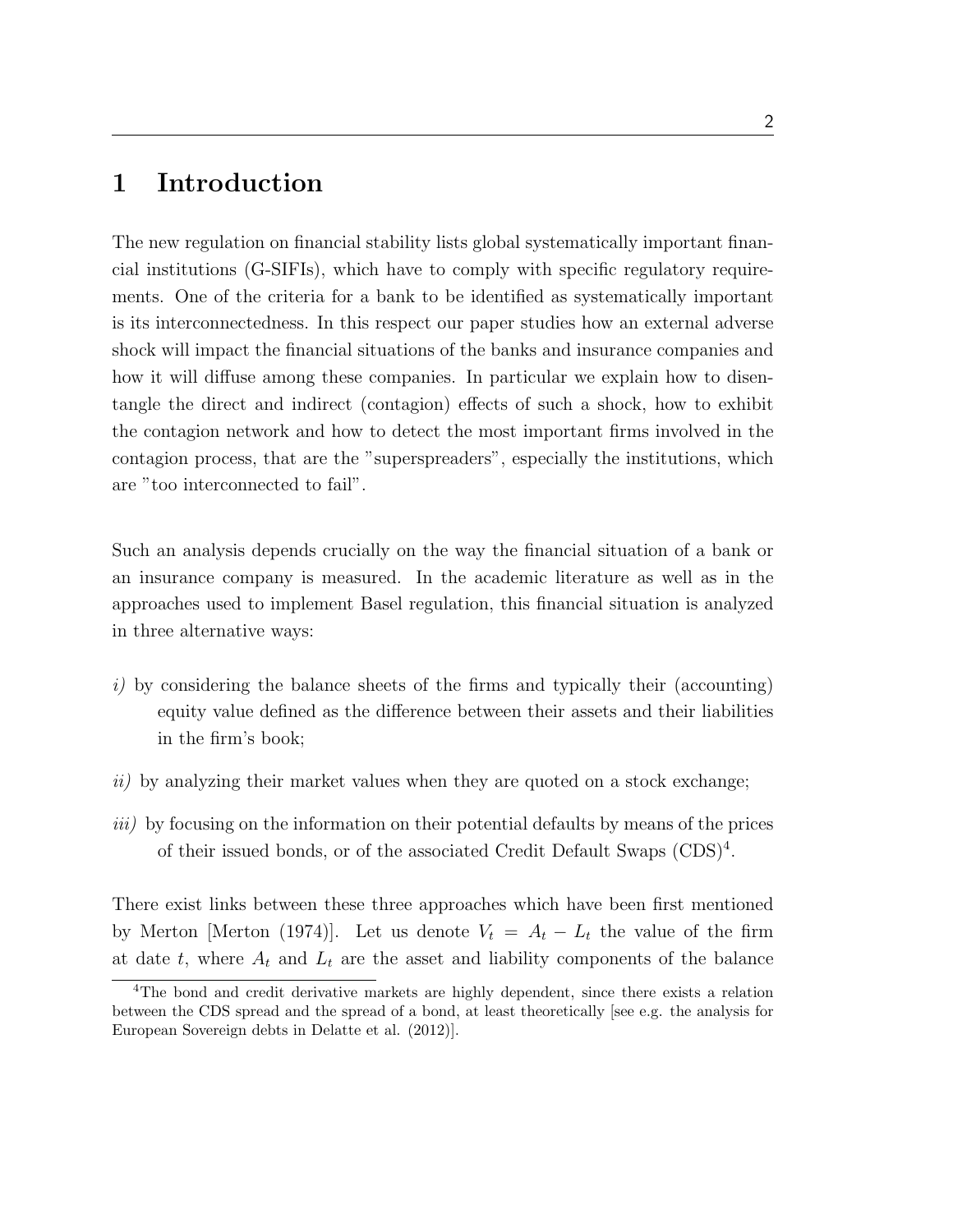sheet, respectively. Then, under standard regularity conditions, the firm's market capitalization (or market value) at date  $t$  is equal to:

$$
Cap_t = \frac{1}{1+r_t} \mathbb{E}_t^{\mathbb{Q}} \left( V_{t+1}^+ \right) = \frac{1}{1+r_t} \mathbb{E}_t^{\mathbb{Q}} \left[ \left( A_{t+1} - L_{t+1} \right)^+ \right], \forall t,
$$
\n(1.1)

and the price of the short-term digital CDS which protects the CDS's holder from a firm's default over the next period of time is:

$$
CDS_t = \frac{1}{1+r_t} \mathbb{Q}_t \left( V_{t+1} < 0 \right) = \frac{1}{1+r_t} \mathbb{Q}_t \left( A_{t+1} < L_{t+1} \right), \forall t,\tag{1.2}
$$

where  $r_t$  is the short term riskfree rate,  $\mathbb{Q}_t$  the risk-neutral distribution conditional on the information available at date t,  $V^+ = \max(V, 0)$ , and  $\mathbb{E}_t^{\mathbb{Q}}$  $_t^{\mathbb{Q}}$  the expectation with respect to  $\mathbb{Q}_t$ . Equation (1.1) corresponds to the Merton's interpretation of a stock as a European call written on the asset component with a strike equal to the liability.

The capitalization, the book value of the firm and a CDS price are different notions as are also their rates of change. Typically the stock return  $\frac{C_{ap_{t+1}}}{C_{ap_t}} - 1$  differs from  $\frac{V_{t+1}}{V_t} -$ 1, and from  $\frac{\text{CDS}_{t+1}}{\text{CDS}_t} - 1$ . To better understand these differences, let us assume a zero riskfree rate  $r_t = 0$ , a risk-neutral distribution equal to the historical distribution and a value of the firm which can be decomposed as:

$$
V_{t+1} = \mu_t + \sigma_t u_{t+1}, \forall t,
$$
\n(1.3)

where the shocks  $u_{t+1}$  are independent standard normal variables  $\forall t, \mu_t, \sigma_t$  the conditional mean and standard error, respectively. Then we get:

$$
\frac{V_{t+1}}{V_t} = [\text{TBC}], \tag{1.4}
$$

$$
\frac{\text{Cap}_{t+1}}{\text{Cap}_t} = [\text{TBC}], \tag{1.5}
$$

$$
\frac{\text{CDS}_{t+1}}{\text{CDS}_t} = [\text{TBC}], \tag{1.6}
$$

(1.7)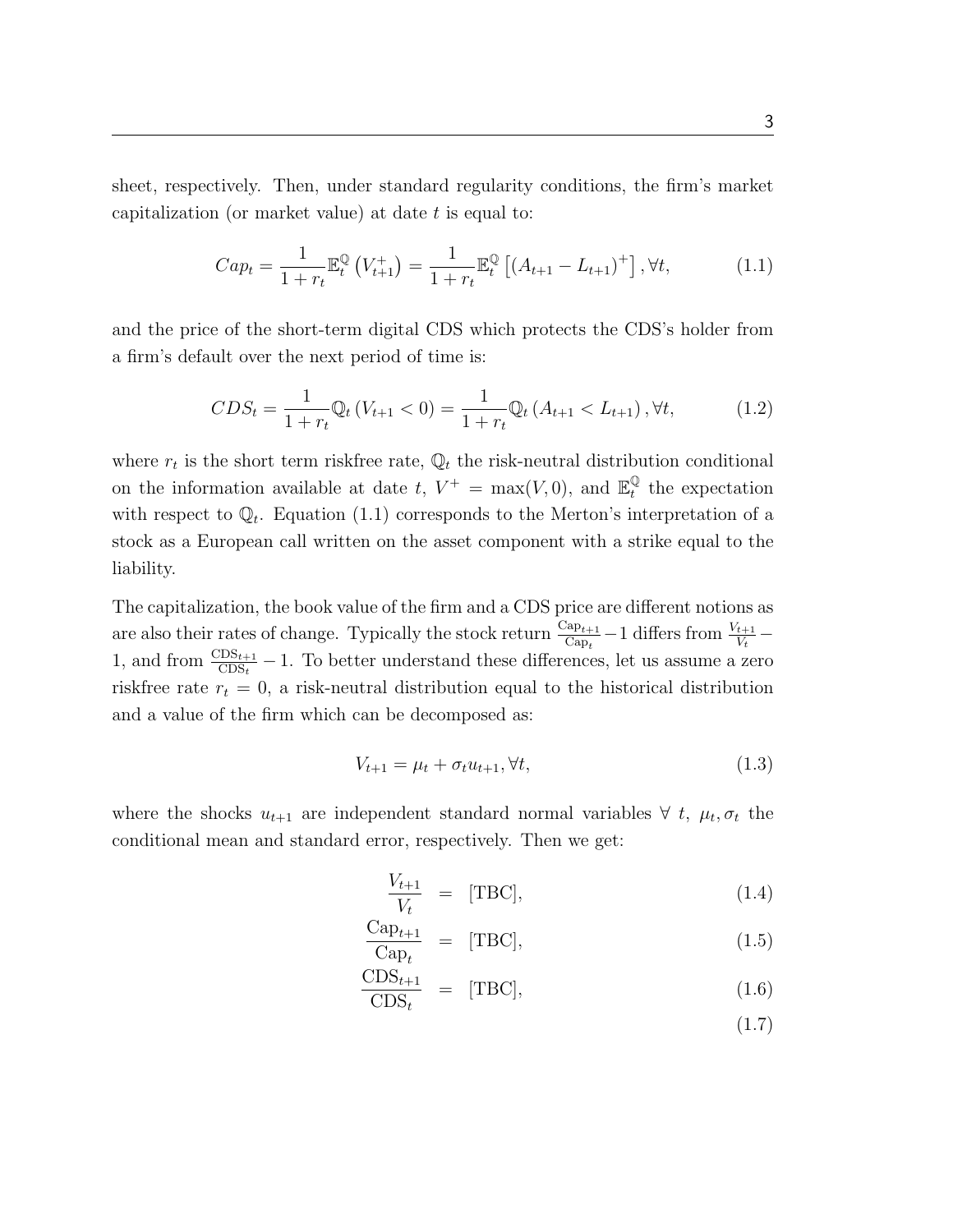where  $\psi(u) = u\Phi(u) + \varphi(u)$ , and  $\varphi, \Phi$  are the probability and cumulative density functions of the standard normal, respectively. This simplified example shows clearly that the three notions capture the first and second-order conditional moments of the underlying risks in the balance sheet in different ways. The CDS price depends on the mean/standard error ratio only after a nonlinear transform, the capitalization on mean and standard error in a more complicated way, while the ex-post observation  $V_{t+1}$  involves an additional stochastic shock  $u_{t+1}$ .

The aim of our paper is to compare the analysis of contagion based on the rate of changes on the value of the firm, on the capitalization and on the transformed (or standardized) CDS price<sup>5</sup>  $\Phi^{-1}(CDS_t)$ , respectively. In Section 2 we introduce a linear dynamic model for a joint analysis of rates of changes for several firms. This model allows both for common unobservable exogenous shocks and for contagion phenomena. We study the second-order properties of such models. We develop in Section 3 an approach to estimate the number of underlying factors and the sensitivities of the financial situations of the firms to these factors. The approach is applied to a set of banks and to the three alternative measures of their financial situations. Section 4 describes different estimation methods of the parameters of interest including the contagion matrix. We compare the structure of the estimated contagion matrices according to the selected measures of financial situations. Section 5 concludes. Proofs and additional informations are gathered in Appendices.

# 2 Dynamic factor model with dynamic frailty and contagion

### 2.1 The model

Let us consider  $n$  institutions, and stack the variables of interest which can be either the rate of change in the book value, in the market capitalization, or in the standardized digital CDS prices of the credit institutions on period  $(t - 1, t)$  in a

<sup>5</sup>To ensure a transformed CDS price in the same domain of variation as the capitalization.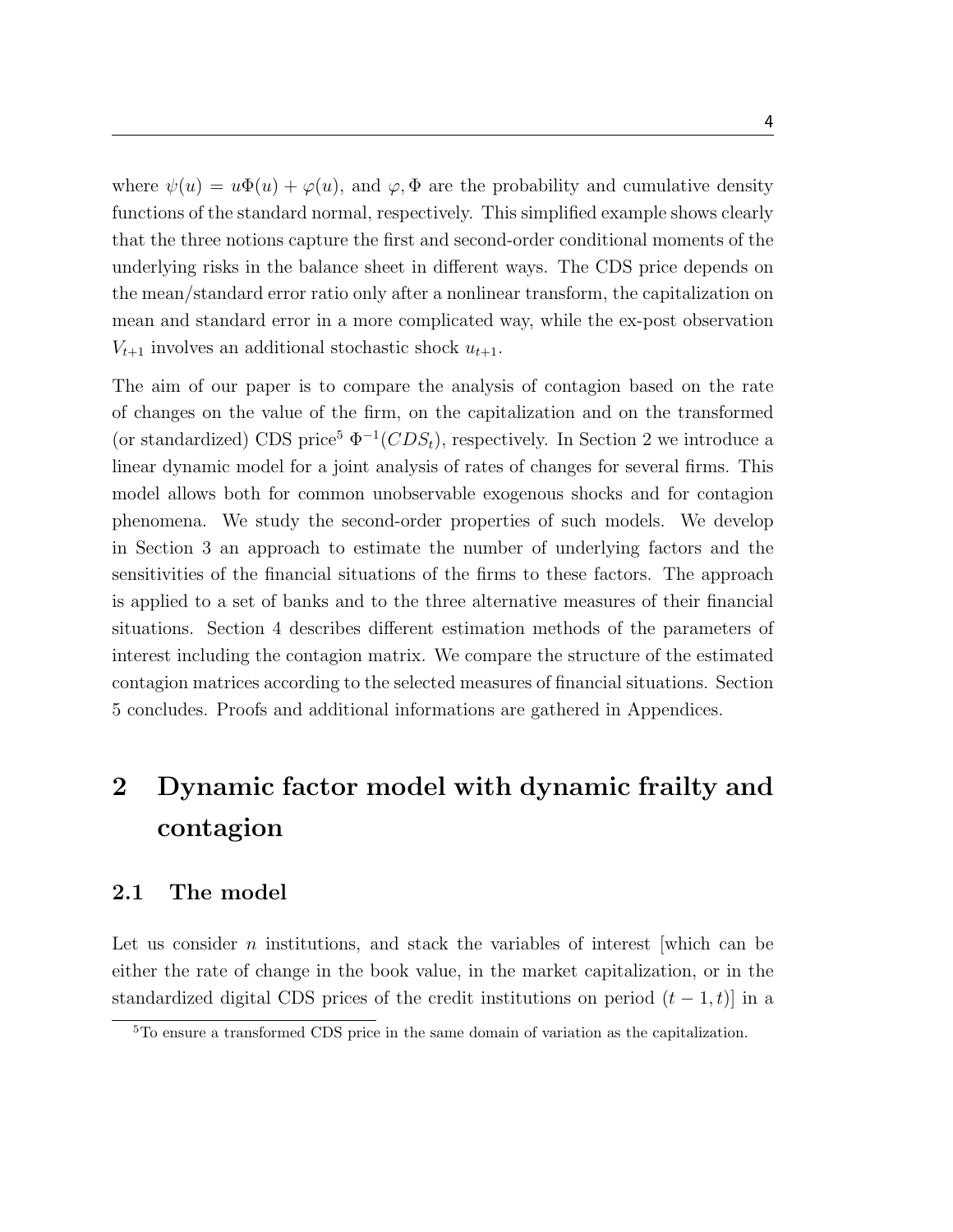n-dimensional vector  $Y_t$ . These variables satisfy the following dynamic factor model:

$$
\begin{cases}\nY_t = BF_t + CY_{t-1} + u_t, \\
F_t = \Phi F_{t-1} + v_t,\n\end{cases}
$$
\n(2.1)

where the error terms  $u_t, v_t$  are zero-mean, serially independent, with second-order moments :

$$
\mathbb{V}(u_t) = \Sigma, \mathbb{V}(v_t) = \Omega, Cov(u_t, v_t) = 0.
$$
\n(2.2)

 $F_t$  gives the values at date t of K unobservable factors, called dynamic frailties in the credit risk literature [see Duffie, Eckner, Horel, Saita (2009)]. The second subsystem of  $(2.1)$  and the noncorrelation condition  $(2.2)$  means that these factors (frailties) have an exogenous dynamics. The first subsystem shows that the variables of interest (either the rate of changes on the value of the firm, or on the capitalization, or on the transformed CDS price) are dynamically dependent through the effects of the common factors, measured by the  $(n, K)$  matrix of beta coefficients, and through the effects of their lagged value, measured by the  $(n, n)$  contagion matrix C. For expository purpose we have not introduced an intercept in the return (resp. changes in standardized price) equation. Indeed, whenever the process  $(Y_t)$  is stationary, this intercept can be set to zero by considering the demeaned return (or demeaned change in price)  $Y_t - \bar{Y}$ .

We can find in the literature special cases of dynamic model (2.1), with either common factor only, or contagion only. We review in Table A.1 in Appendix 1 this literature distinguishing the model with factor only, either observed, or unobserved, and the models with contagion only. We also mention if they are applied to balance sheet data, stock data, bond data, or CDS data.

In this paper, we focus on the contagion matrix  $C$  for different indicators of institutions' financial soundness (i.e. either its book value, its market value, or its CDS standardized price). We prefer to let unobservable the factors  $F_t$  to prevent a bad selection of observable factors from contaminating the estimation of matrix C.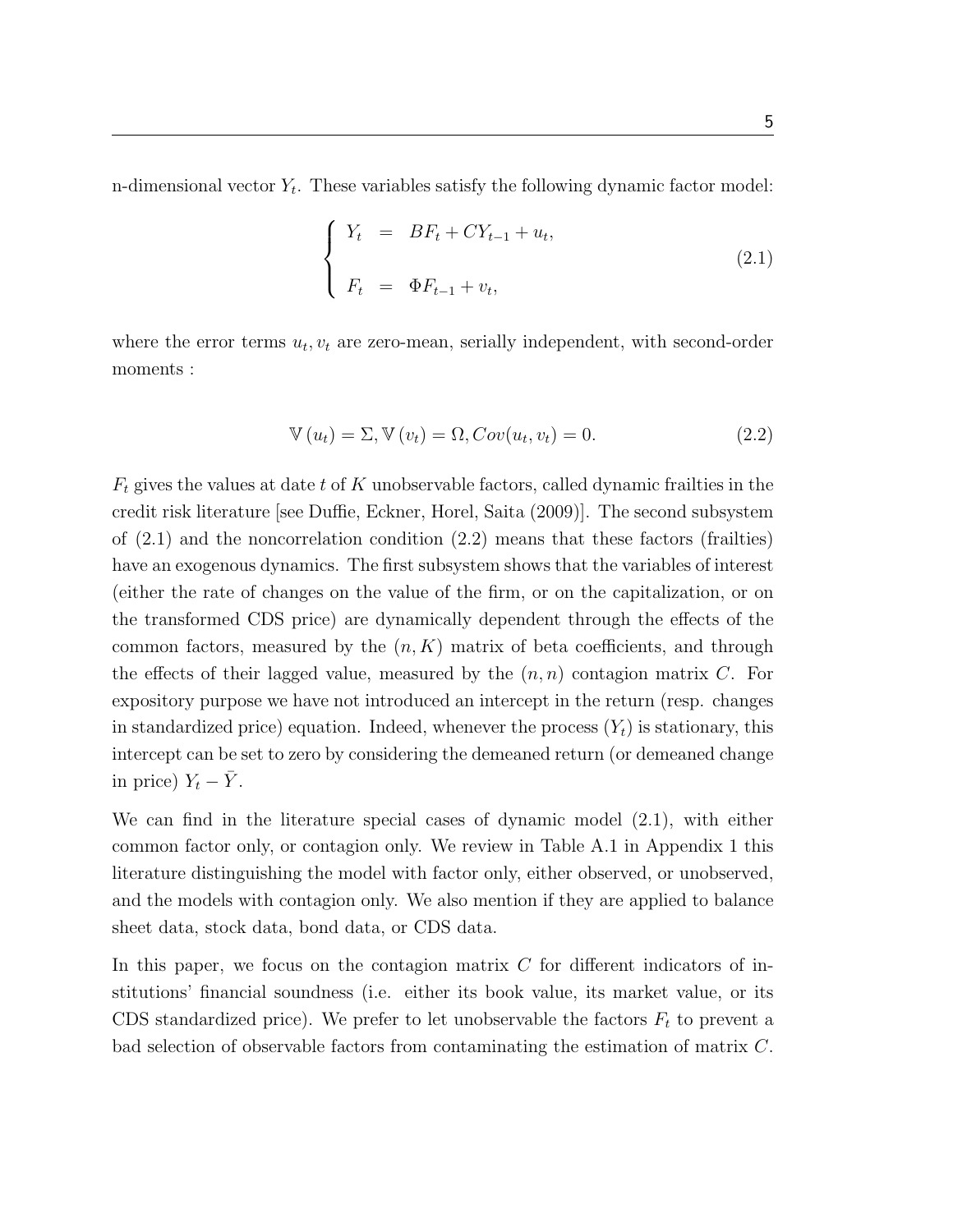Moreover, model (2.1) considers jointly the return and exogenous factor dynamics. This approach is particularly useful for the purpose of predictions, risk measures, or stress-tests. Indeed, it takes into account the uncertainty on the future values of the factors as well as the implied dependence between future returns (resp. changes in standardized prices) due to the factors<sup>6</sup>.

As usual the latent factors are defined up to an invertible linear transformation. Thus we introduce identification restrictions on the parameters.

Proposition 1 (Identification restrictions): Without loss of generality, we can assume either IR1:  $\Omega = Id$ , or IR2:  $B'B = Id$ , if B is with full column rank K.

**Proof :** The first identification restriction is obtained by the change of factor  $F \rightarrow$  $QF$  with  $Q = \Omega^{-1/2}$ , where  $\Omega^{-1/2}$  denotes the inverse of the square root of the symmetric positive definite matrix  $\Omega$ . The second identification restriction with  $Q = (B'B)^{-1/2}.$ 

The second-identification restriction IR 2 shows that what matters is not the matrix B itself, but more the vector space spanned by  $BF_t$  when  $F_t$  varies. The condition  $B'B = Id$  means that the columns of B can be chosen as an orthonormal basis of this vector space with dimension K.

Finally, a significant part of the literature on contagion considers that the returns are uncorrelated with their own past and analyzes the structure of conditional heteroscedasticity. By model (2.1), we follow the opposite approach focusing on the expression of expected returns and assuming conditional homoscedasticity. In particular, we expect B and C to be significant. The main reason for this significance is the specificity of financial institutions. The asset component of their balance sheet

QED

<sup>&</sup>lt;sup>6</sup>The literature on factor models considers frequently observable factors, such as for instance a market return, the inflation rate ... (see Table A.1 in Appendix 1). Observable factors are often treated in a misleading way, when we are interested in prediction, risk measures, or stresstests. Theoretically, the prediction of these future values requires a dynamic model (as the second subsystem of  $(2.1)$ , but very often in practice they are predicted by deterministic scenarios.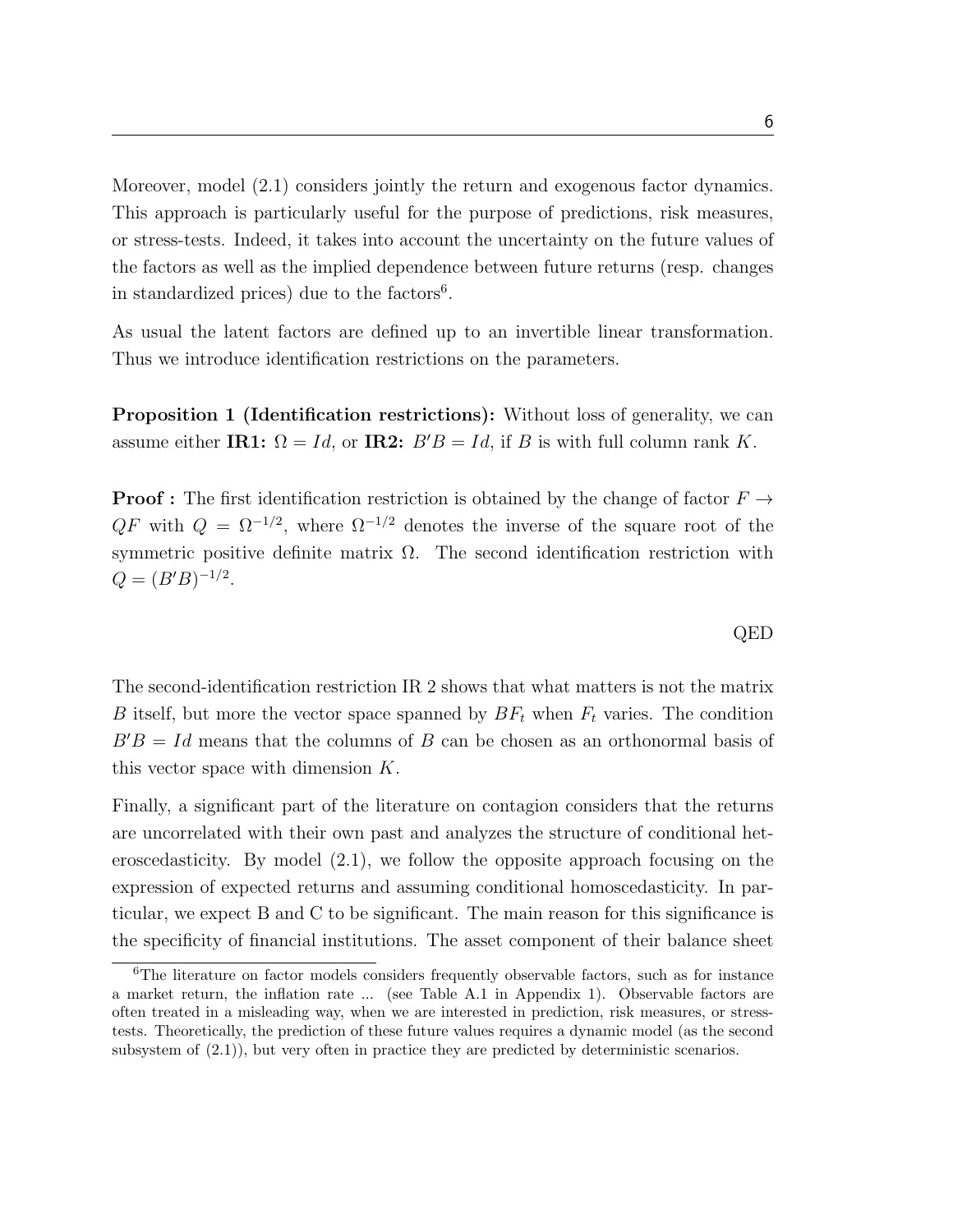can be seen as portfolios of basic assets. Loosely speaking we have:

$$
A_t = \sum_{j=1}^{J} a_{jt} p_{jt},
$$

where j is the index of the basic asset,  $p_{it}$  its price, and  $a_{it}$  its quantity. If the portfolio allocation is crystallized  $a_{jt} = a_j, \forall t$ , and if the returns on the basic asset are i.i.d, the return on  $\sum$ J  $j=1$  $a_j p_{j,t}$  will also be close to i.i.d. But the role of a financial institution is to update frequently its portfolio with observed prices, that is, the allocations  $a_{j,t}$  are functions of current and past prices. This allocation adjustment will destroy the i.i.d. property of the changes in asset value, in particular their serial independence, even if this property is satisfied on the basic assets.

#### 2.2 State space representation

Model (2.1)-(2.2) is a Vector AutoRegressive (VAR) model with partial observability. This model admits a state space representation. More precisely let us introduce the state variable  $Z_t = (Y'_t, F'_t)'$ . We have:

#### State equation:

$$
Z_t = \Psi Z_{t-1} + w_t, \tag{2.3}
$$

where

$$
\Psi = \left(\begin{array}{cc} C & B\Phi \\ 0 & \Phi \end{array}\right), w_t = \left(\begin{array}{c} u_t + Bv_t \\ v_t \end{array}\right), Vw_t = \left(\begin{array}{cc} \Sigma + B\Omega B' & B\Omega \\ \Omega B' & \Omega \end{array}\right).
$$

#### Measurement equation:

$$
Y_t = (Id, 0)Z_t. \tag{2.4}
$$

Thus the linear Kalman filter can be used to compute recursively the linear predictions of future values of  $Y$ , the filtered values of the unobservable factors as well as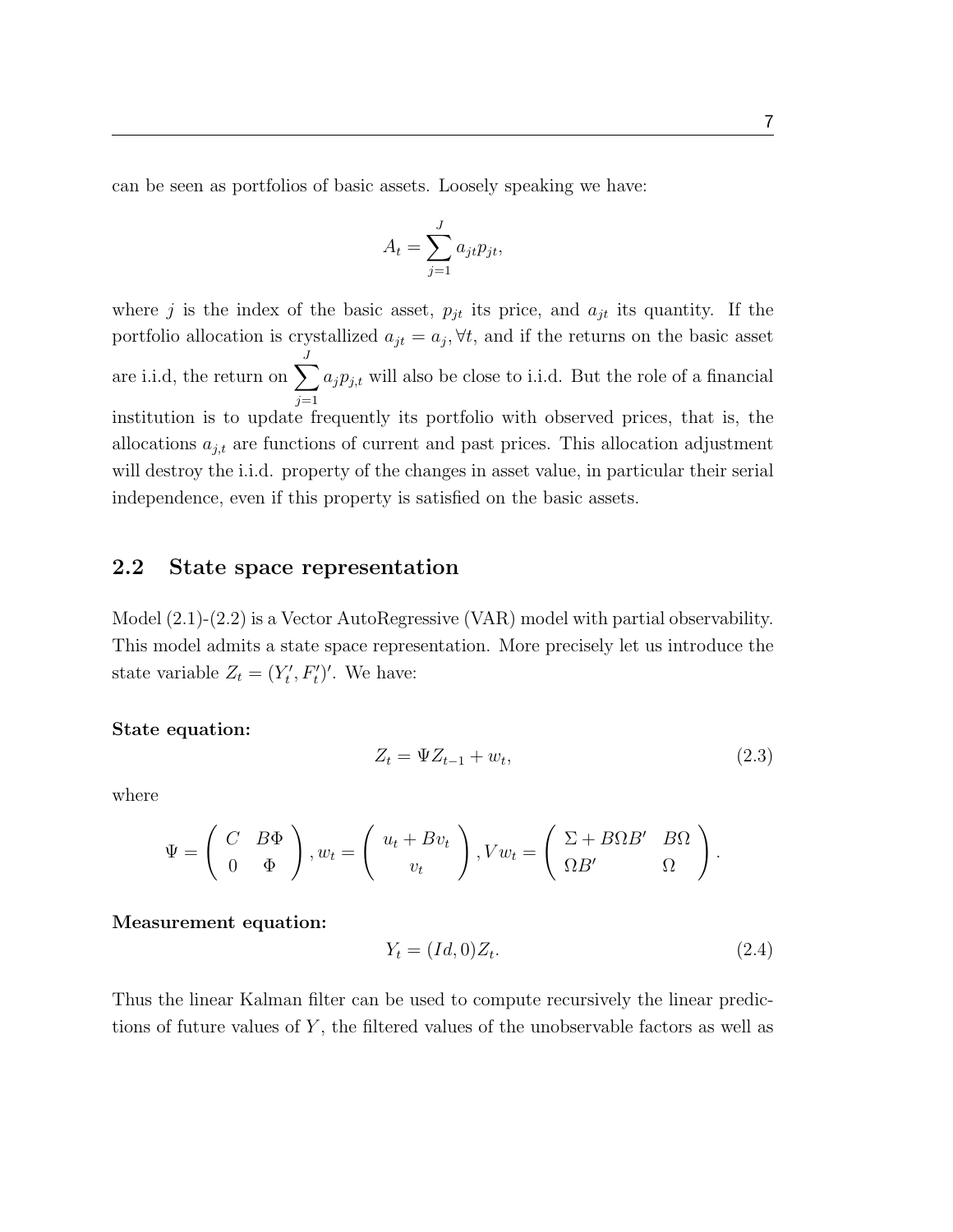the values of a Gaussian pseudo-likelihood function [see e.g. Reinsel (1993), Section , Gourieroux, Monfort (1997), Section ].

#### 2.3 Second-order properties

By considering the VAR dynamic of state process  $(Z_t)$ , we can deduce its first and second-order moments (see Appendix 2). In particular, the autocovariance of the observable process depends on the lag in the way given in Proposition 2.

**Proposition 2:** The second-order properties of  $(Y_t)$  are the following:

i) The autocovariance function  $\Gamma_Y(h)$  of the observable process Y is equal to:

$$
\Gamma_Y(h) = Cov(Y_t, Y_{t-h}) = C^h \Gamma_Y(0) + D_h Cov(F, Y), h \ge 0,
$$
  

$$
h^{-1} \Gamma(X^{h-1,h-h-h}) = C^h \Gamma_Y(0) + D_h Cov(F, Y), h \ge 0,
$$

where  $D_h = \sum$  $k=0$  $(C^k B \Phi^{h-k}) = CD_{h-1} + B \Phi^h.$ 

 $ii)$  The unconditional covariance between the observable process Y and the frailty  $Cov(Y, F)$  is solution of:

$$
Cov(Y, F) = CCov(Y, F)\Phi' + B\Phi V(F)\Phi' + B\Omega.
$$

By Proposition 2.*i*), we get the standard component  $C<sup>h</sup>\Gamma<sub>Y</sub>(0)$  for a VAR dynamic for the observable process  $(Y_t)$  with autoregressive matrix C plus the term  $D_hCov(F, Y)$ due to the unobservable factor.  $D_h$  is a rather complicated function of h. Indeed, the unobservability of F implies a  $VAR(\infty)$  dynamic with an infinite autoregressive lag, when process  $(Y_t)$  is considered alone.

The unconditional covariance between  $Y$  and  $F$  is solution of a system of Riccati equations, which in general has to be solved numerically. As seen below, the different formulas are greatly simplified for a single factor model.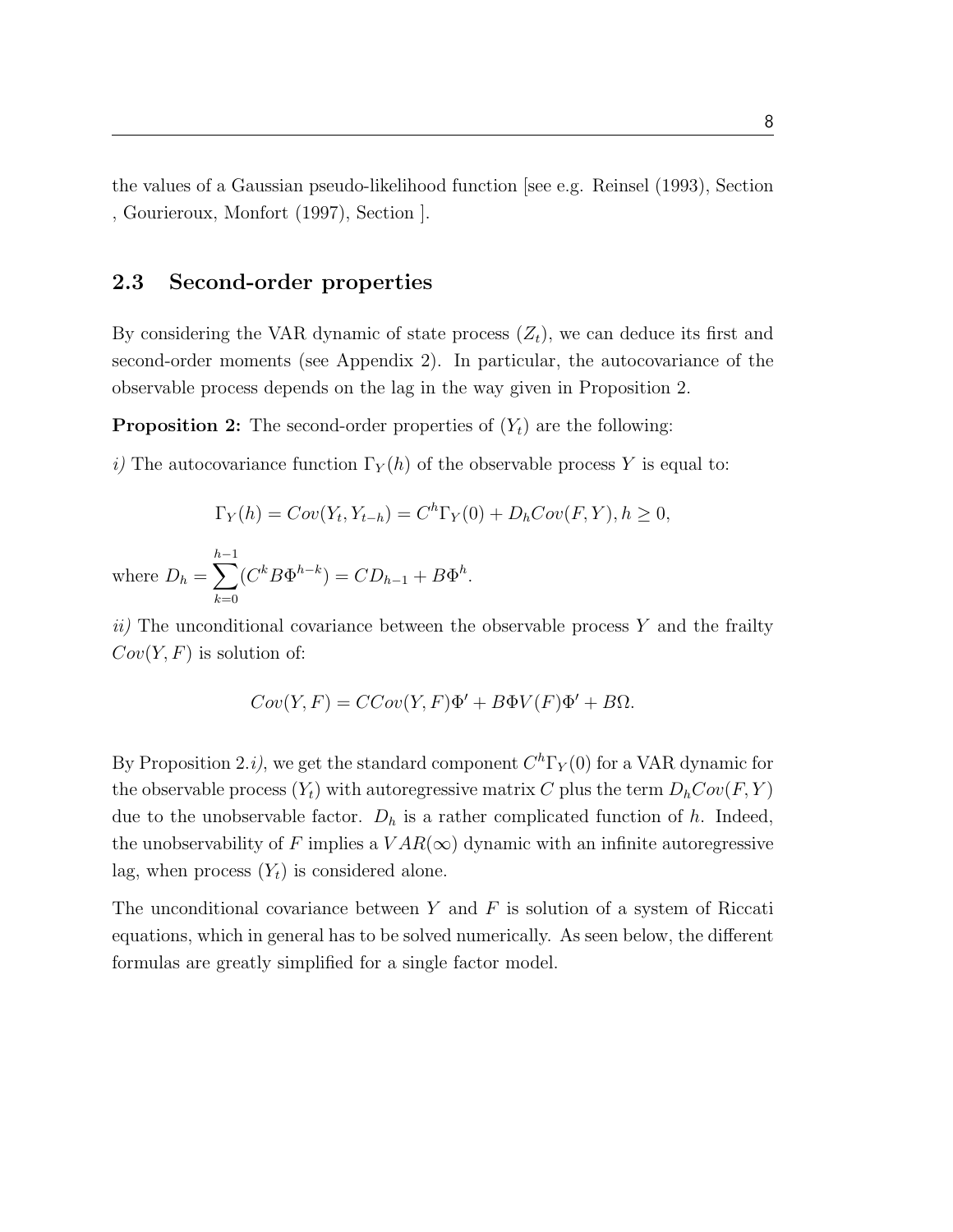# 2.4 The single factor model

Let us consider the case  $K = 1$  and the model:

$$
\begin{cases}\nY_t = BF_t + CY_{t-1} + u_t, \\
F_t = \varphi F_{t-1} + v_t,\n\end{cases}
$$
\n(2.5)

where

$$
V(u_t) = \Sigma, V(v_t) = \omega, Cov(u_t, v_t) = 0.
$$

We get:

$$
\Psi^h = \left( \begin{array}{cc} C^h & d_h \\ & 0 & \varphi^h \end{array} \right)
$$

where

$$
d_h = \sum_{k=0}^{h-1} (C^k \beta \varphi^{h-k}) = \varphi^h \left[ \sum_{k=0}^{h-1} (C/\varphi)^k \right] B.
$$

We deduce:

$$
d_h = \varphi^h (Id - C/\varphi)^{-1} (Id - C^h/\varphi^h) B. \tag{2.6}
$$

Then the expressions of the unconditional variances and covariance become:

$$
V(F) = \frac{w}{1 - \varphi^2},
$$
  
\n
$$
Cov(Y, F) = (Id - \varphi C)^{-1} \frac{w}{1 - \varphi^2} \beta,
$$
  
\n
$$
V(Y) = \Gamma_Y(0) = \sum_{h=0}^{\infty} C^h \Delta C^{h'}.
$$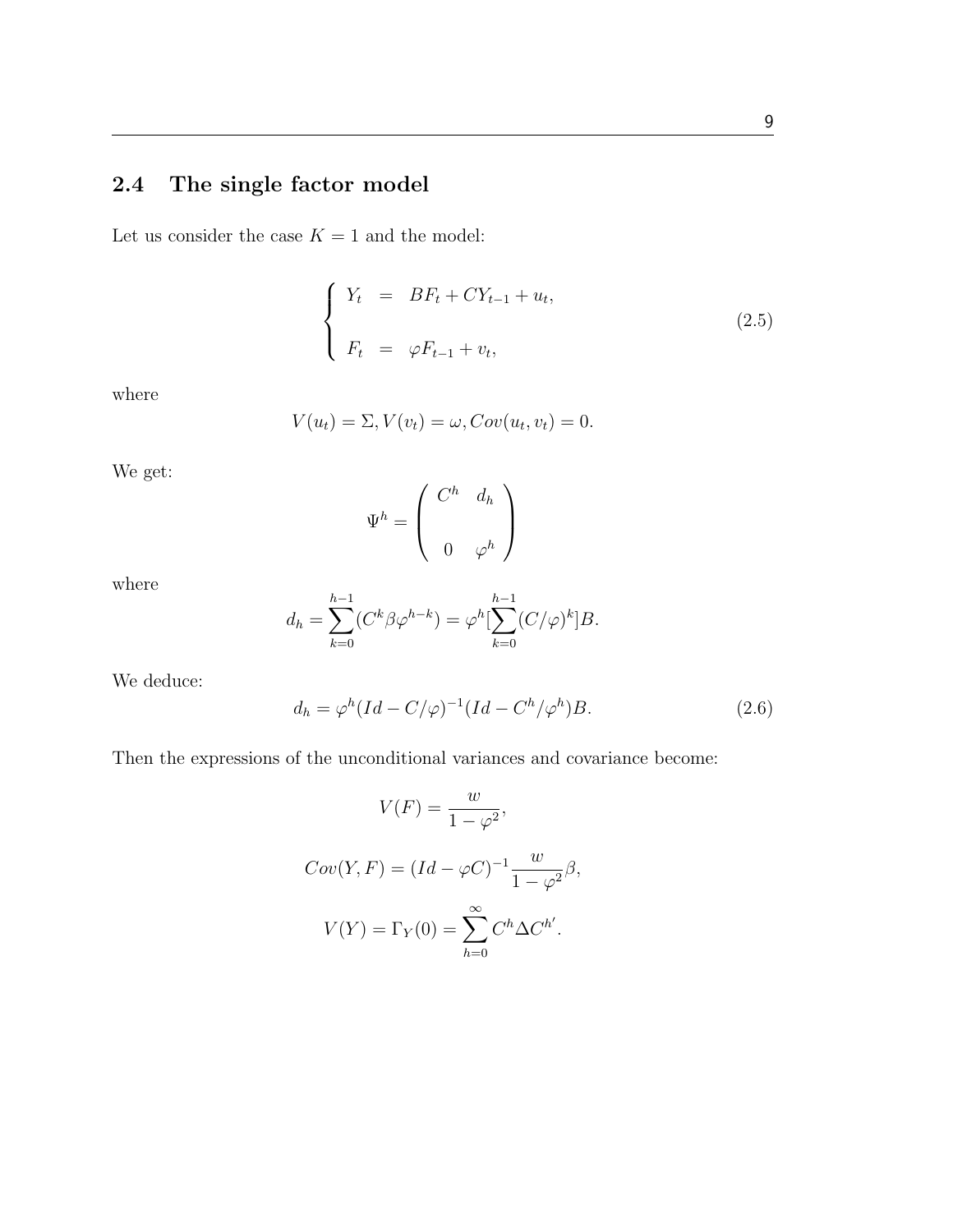#### 2.5 Comparing datasets with different frequencies

The indicators of banks' financial soundness we aim at investigating may not necessarily be available at the same frequency. In particular, indicators based on accounting data are accessible at a lower frequency than the market based ones. To facilitate the comparison with the analysis on market data, we can consider the daily model (2.1) for the returns on book values. Due to the state space representation, the model's form remain unchanged at lower frequency:

$$
\begin{cases}\nY_t = D_h F_t + C^h Y_{t-h} + u_{t,h}, \\
F_t = \Phi^h F_{t-h} + v_{t,h},\n\end{cases}
$$

say, with  $h = 60$  opening days at quarterly frequency.

# 3 Estimation of the number of factors and of their effects

In a static factor model without contagion ( $C = 0$ ) and no dynamic ( $\varphi = 0$ ), the number of factors, the factors and the beta coefficients are usually obtained by applying a principal component analysis, based on the spectral decomposition of the historical variance-covariance matrix of the observable variables.

We use a similar approach valid for model (2.1) with both contagion and factor dynamics. The new approach allows for the estimation of the number of factors and of the betas, but does not provide approximations of the factor themselves. This approach is based on the notion of directions immunized to shocks on the factors.

As mentioned in Section 2.1, the possible effects of the factors on the vector of returns (resp. changes in standardized price) belong to the space  $\mathcal{E}(B)$  generated by the columns of matrix B.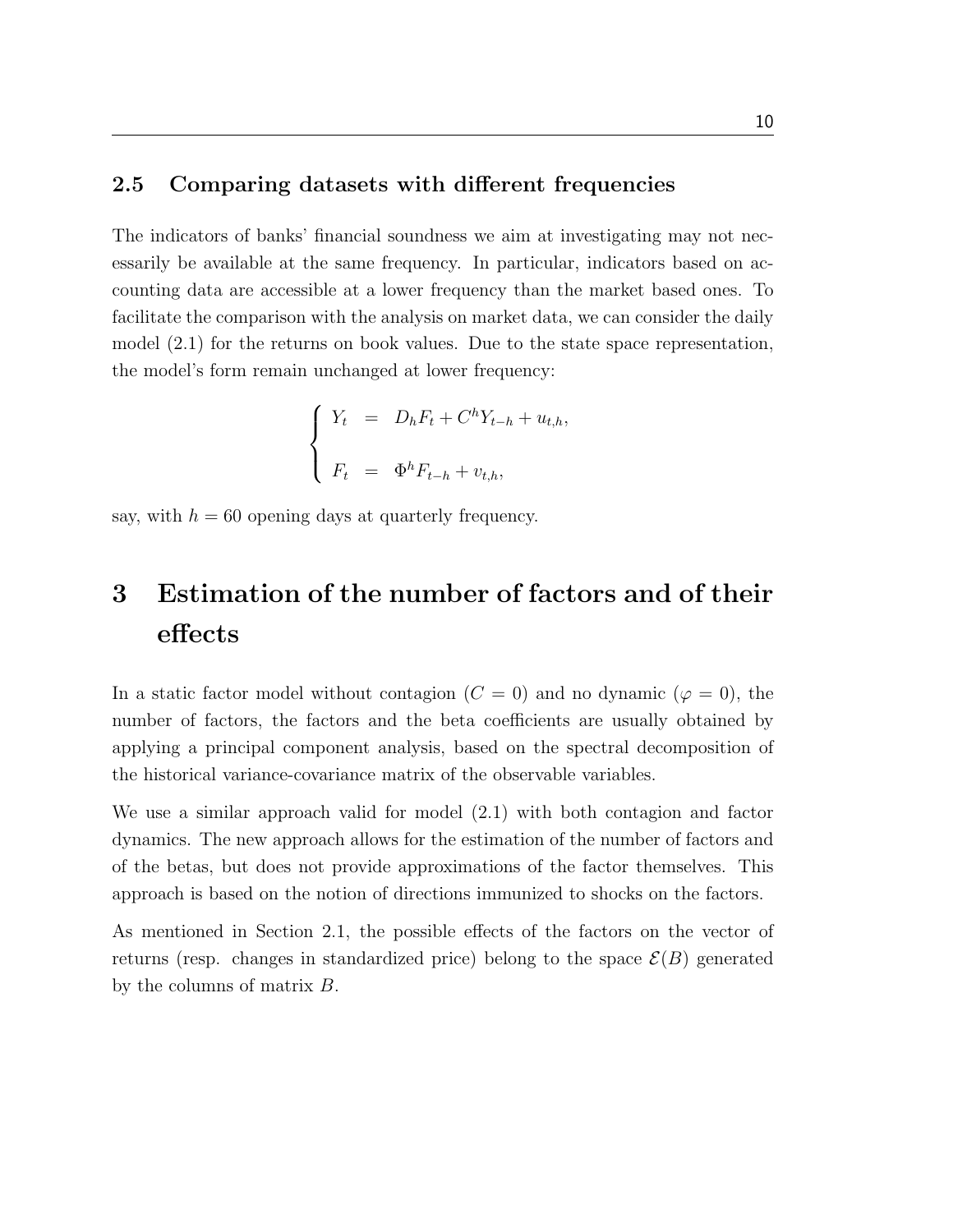Let us now consider an element  $\gamma$  of the space orthogonal to  $\mathcal{E}(B)$ . We get:

$$
\gamma' Y_t = \gamma' BF_t + \gamma' CY_{t-1} + \gamma' u_t = \gamma' CY_{t-1} + \gamma' u_t.
$$

These directions define portfolio allocations, which are immunized against the latent common factors. By considering these directions, we also eliminate the effect on  $Y_t$ of lagged values of Y with a lag larger or equal to 2.

Let us now consider the linear regression of  $\gamma' Y_t$  on both  $Y_{t-1}, Y_{t-2}$ :

$$
\gamma' Y_t = C_1(\gamma) Y_{t-1} + C_2(\gamma) Y_{t-2} + \tilde{u}_t, \text{say.}
$$
\n(3.1)

The theoretical regression coefficients are:

$$
[C_1(\gamma), C_2(\gamma)] = Cov\left[\gamma Y_t, \left(\begin{array}{c} Y_{t-1} \\ Y_{t-2} \end{array}\right)\right] \left[V\left(\begin{array}{c} Y_{t-1} \\ Y_{t-2} \end{array}\right)\right]^{-1}
$$
  

$$
= \gamma \left[\Gamma_Y(1), \Gamma_Y(2)\right] \left[\begin{array}{cc} \Gamma_Y(0) & \Gamma_Y(1) \\ \Gamma_Y(1)' & \Gamma_Y(0) \end{array}\right]^{-1}.
$$

We deduce that:

$$
C_2(\gamma) \equiv \gamma C_2,
$$

where  $C_2 = [\Gamma_Y(1) - \Gamma_Y(2)\Gamma_Y(0)^{-1}\Gamma'_Y(1)][\Gamma_Y(0) - \Gamma_Y(1)\Gamma_Y(0)^{-1}\Gamma_Y(1)']^{-1}$ ,

by inverting by blocks.

The matrix  $C_2$  is a multivariate partial autocovariance of order 2 [see e.g. Ramsey (1974)]. Let us now introduce the additional identification condition below.

### **Identification Restriction IR3:** Rank  $C_2 = K$ .

Then we get the following property.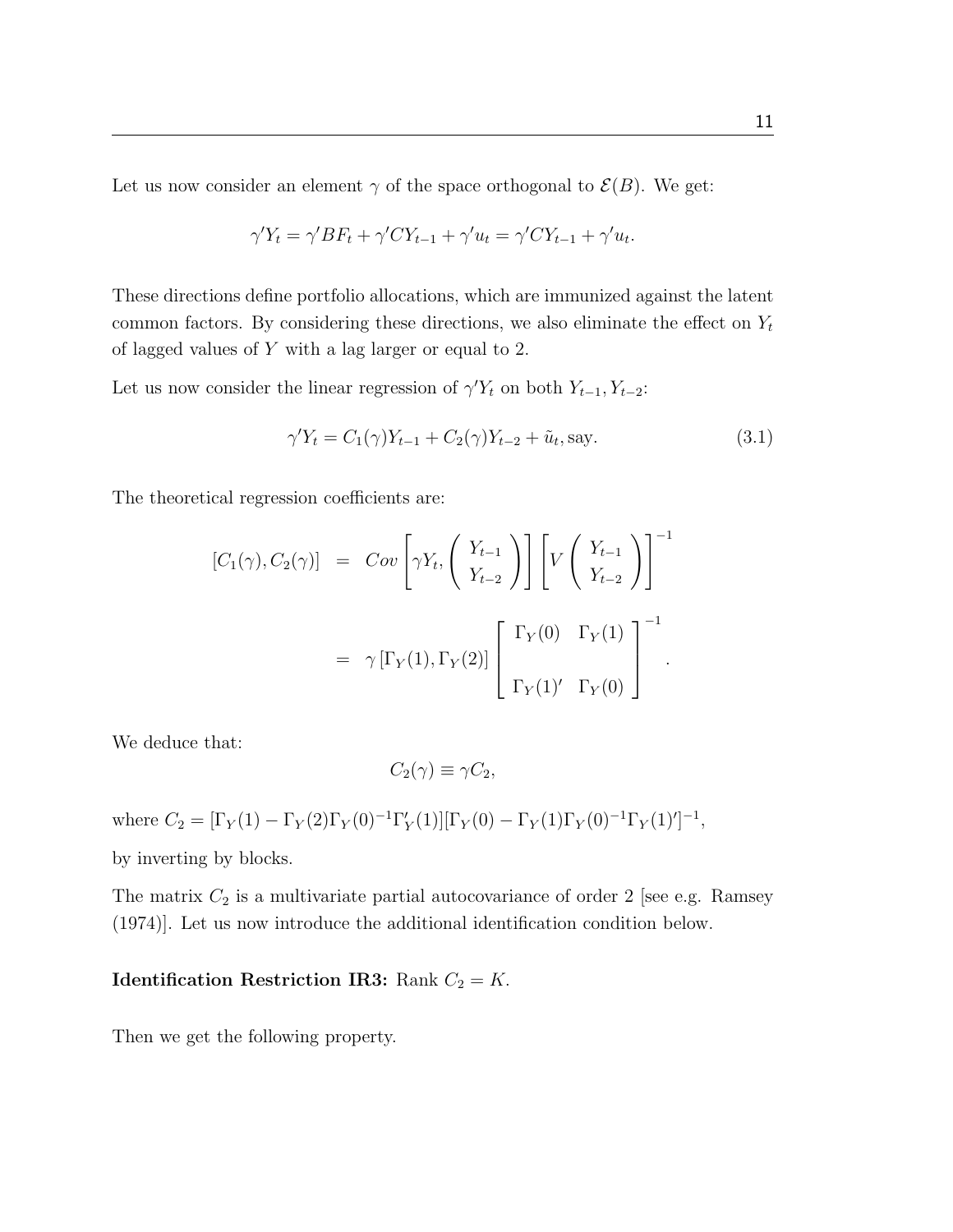Proposition 3: Under the identification restriction IR3 the immunizing vectors  $\gamma \in \mathcal{E}(B)^{\perp}$  are the vectors of the kernel of  $C_2$ .

**Corollary 1:** For any positive definite  $(n, n)$  matrix S, the matrix  $C_2SC_2'$  admits exactly  $n - K$  eigenvalues equal to zero. A basis of orthonormal eigenvectors of this matrix is such that the eigenvectors associated with the non zero eigenvalues are the column vectors of a B matrix, which satisfies  $BB' = Id$ , and the eigenvectors associated with the zero eigenvalues are immunizing vectors.

We deduce from Corollary 1 consistent estimation methods for the number of factors  $K$ , a matrix  $B$  of beta coefficients and a basis of immunizing vectors. They follow the steps below.

- step 1 : Compute the estimated multivariate partial autocovariance of order 2 by substituting in the expression of  $C_2$  the autocovariances by their sample counterparts  $\hat{C}_2$ .
- **step 2**: Select a metric S and perform the spectral decomposition of  $\hat{C}_2 S \hat{C}_2^{\prime}$ , with the eigenvalues written in a decreasing order.
- step 3: Estimate K by the first-order  $\hat{K}$  for which the eigenvalues of  $\hat{C}_2 S \hat{C}_2^{\prime}$  are non significant.
- step 4: Estimate B by considering the first  $\hat{K}$  orthonormal eigenvectors as columns of  $\hat{B}$ .
- step 5 : Estimate a basis of immunizing vectors by considering the next  $n \hat{K}$ orthonormal eigenvectors.

Such an approach is the analogue for Vector Autoregressive process of the analysis of codependence directions introduced for Vector Moving Average processes by Gourieroux, Peaucelle  $(1983)$ ,  $(1993)^7$ .

There exist several possible choices of the metric S.

<sup>7</sup>See also Kugler, Schwendeuer (1992), Engle, Kozicki (1993), Vahid, Engle (1997).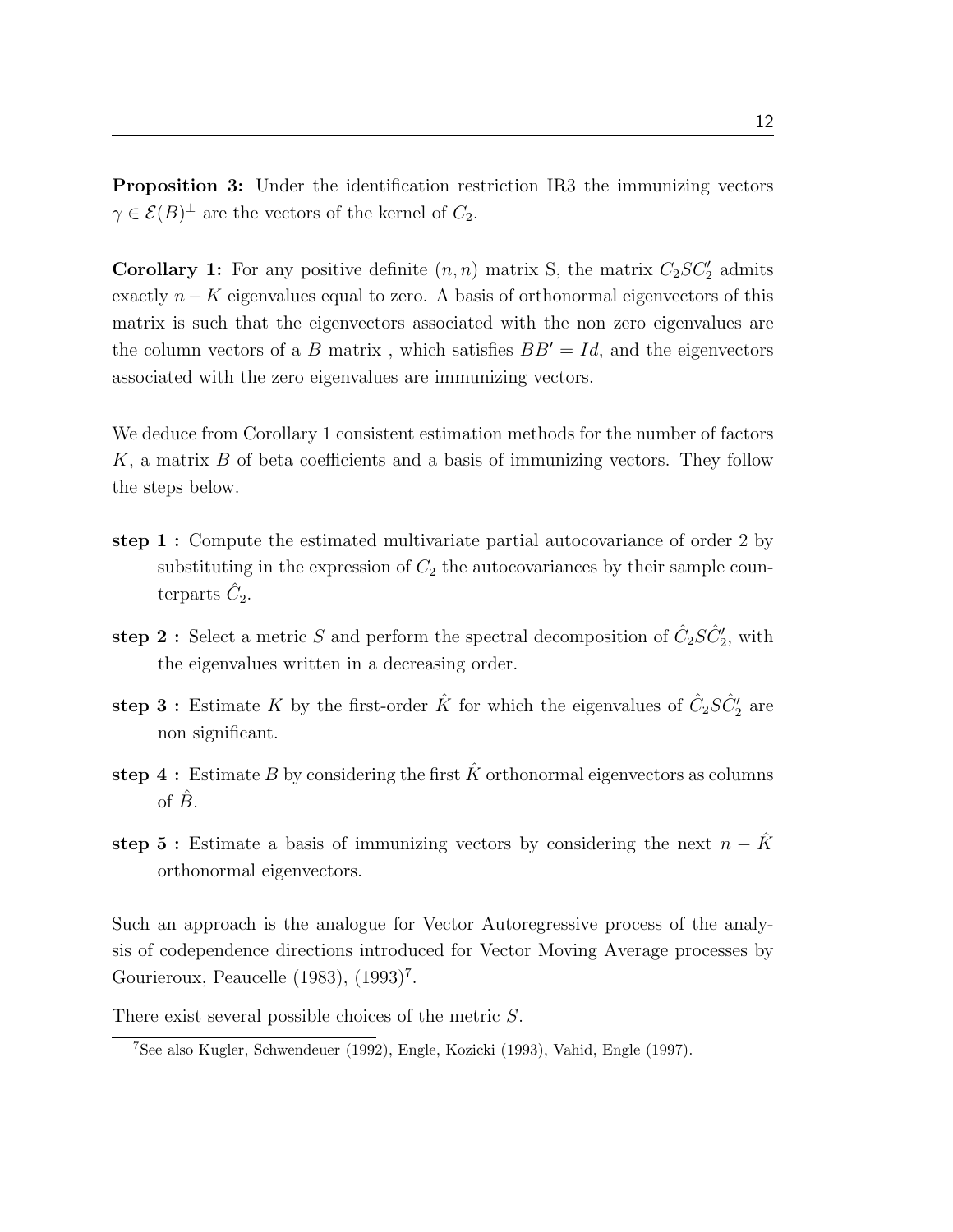i) When:

$$
S = \hat{\Gamma}_Y(0) - \hat{\Gamma}_Y(1)\hat{\Gamma}_Y(0)^{-1}\hat{\Gamma}_Y(1)',
$$

we get:

$$
\hat{C}_2 S \hat{C}'_2 = [\hat{\Gamma}_Y(1) - \hat{\Gamma}_Y(2) \hat{\Gamma}_Y(0)^{-1} \hat{\Gamma}'_Y(1)][\hat{\Gamma}_Y(0) - \hat{\Gamma}_Y(1) \hat{\Gamma}_Y(0)^{-1} \hat{\Gamma}_Y(1)']^{-1}
$$
  

$$
[\hat{\Gamma}_Y(1)' - \hat{\Gamma}_Y(1) \hat{\Gamma}_Y(0)^{-1} \hat{\Gamma}_Y(2)'],
$$

with a simple interpretation of the test statistics as a multivariate estimated partial autocorrelation.

 $ii)$  It is also possible to choose S in order to get some optimality properties of some test statistics based on  $\hat{C}_2 S \hat{C}'_2$ , such as the sum of its eigenvalues  $\xi_1 = Tr(\hat{C}_2 S \hat{C}'_2)$ , or  $\xi_3$  = largest eigenvalue of  $\hat{C}_2 S \hat{C}_2'$  [see Gourieroux, Monfort, Renault (1999), for a discussion].

When the identification restriction IR3 is not satisfied, the approach above can be extended by increasing the lag in autoregression (3.1) defining the immunizing directions. For a given lag  $p$ , we will estimate the partial autocovariance:

$$
[C_1(\gamma), C_2(\gamma), \dots, C_p(\gamma)] = \gamma[\Gamma_Y(1), \dots, \Gamma_Y(p)] \begin{bmatrix} \Gamma_Y(0) & \Gamma_Y(1) & \Gamma_Y(p-1) \\ \vdots & & \Gamma_Y(1) \\ \Gamma_Y(p-1) & \dots & \Gamma_Y(0) \end{bmatrix}^{-1}
$$

and look for its kernel.

# 4 Estimation of the parameters for a given number of factors

The approach of Section 3 provides neither estimates of the contagion matrix C, nor the factor dynamics characterized by  $\Phi$  and  $\Sigma$ , nor filtered factors. We provide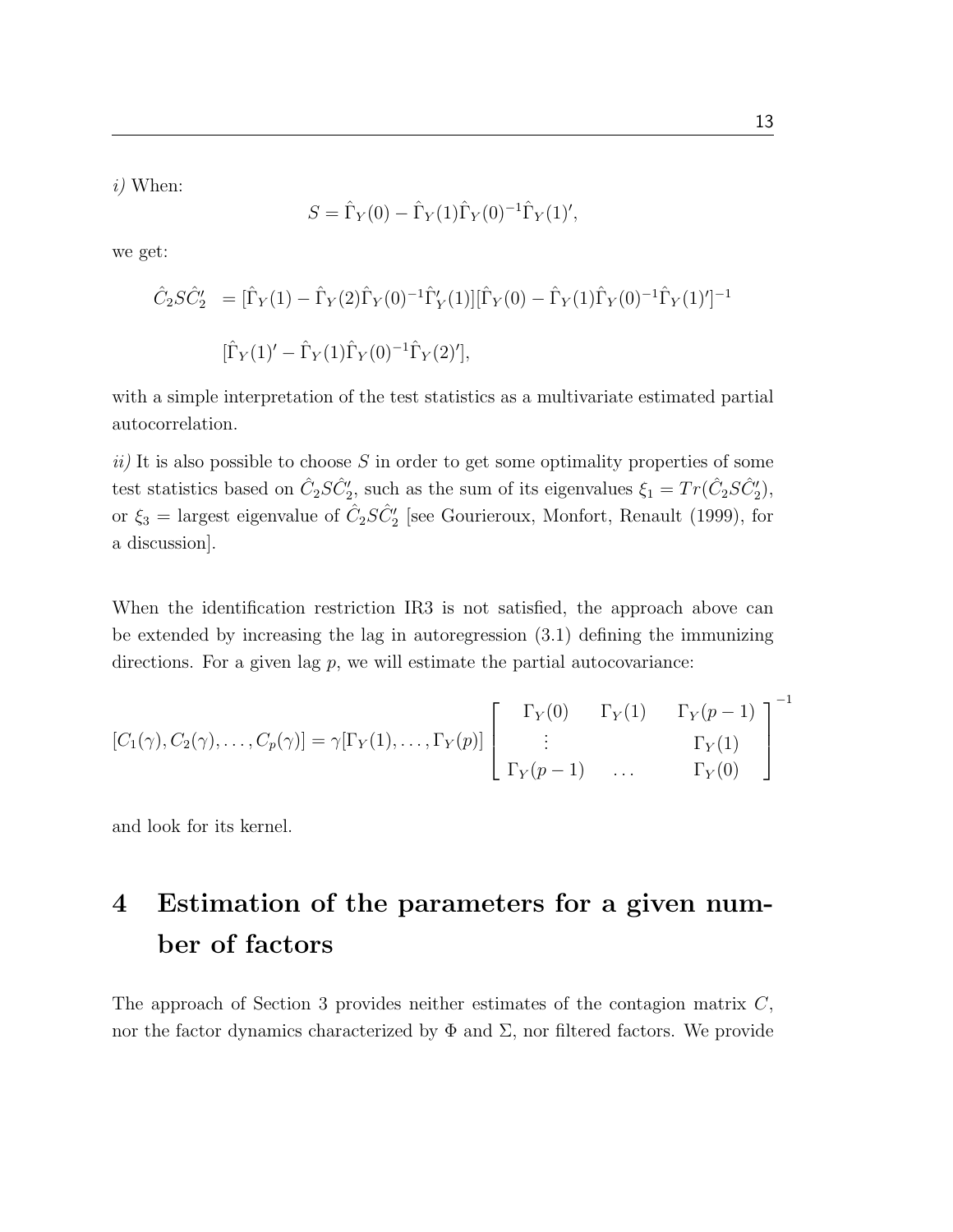in this section estimation methods of all parameters, once the number of factors is known.

# 4.1 Pseudo-maximum likelihood

As already noted in Section 2.2 the Gaussian pseudo-likelihood function is easy to compute numerically by applying the linear Kalman filter to the state space representation  $(2.3)-(2.4)$ . It is also easy to compute numerically the pseudo-maximum likelihood estimates by maximizing this function. To avoid identification problems, this optimization has to be done under the identification restriction:

IR1:  $Ω = Id$ ,

which is easier to take into account in the optimization problem than the second identification restriction:  $BB' = Id$  (IR2).

## 4.2 Asymptotic Least Squares

An alternative consistent estimation method can be based on the moment restrictions given in Proposition 2 i). Let us for instance consider the two first restrictions written for  $h = 1, 2$ . We get:

$$
\begin{cases}\n\Gamma_Y(1) = C\Gamma_Y(0) + B\Phi Cov(F, Y), \\
\Gamma_Y(2) = C^2\Gamma_Y(0) + (CB\Phi + B\Phi^2)Cov(F, Y).\n\end{cases}
$$
\n(4.1)

If  $Cov(F, Y)$  is let free, we get  $2n^2$  restrictions to find the parameters  $C, B, \Phi, Cov(F, Y),$ that include  $n^2 + nK + K^2 + nK = (n + K)^2$  independent parameters. The order condition for identification is satisfied if:

$$
2n2 > (n+K)2 \Longleftrightarrow n2 - nK > K2 \Longleftrightarrow (n-K)2 > 2K2 \Longleftrightarrow n \ge (1+\sqrt{2})K.
$$

Under this order restriction we can apply an asymptotic least-squares approach to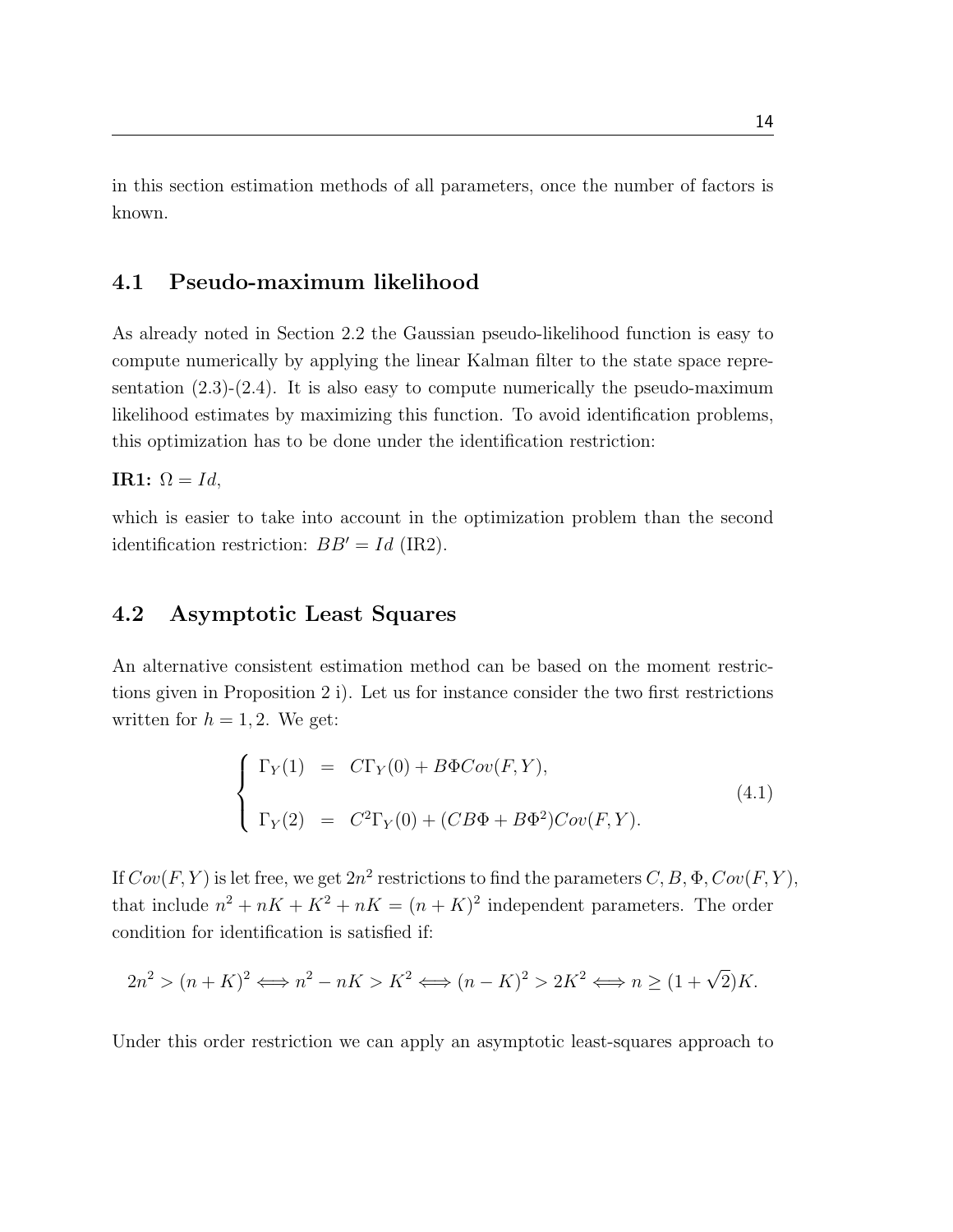estimate  $C, B, \Phi$ , and  $\Theta = Cov(F, Y)$ . The ALS estimates are solutions of the optimization problem:

$$
\begin{aligned}\n\min_{C,B,\Phi,\Theta} & Tr\{[\hat{\Gamma}_Y(1) - C\hat{\Gamma}_Y(0) - B\Theta][\hat{\Gamma}_Y(1) - C\hat{\Gamma}_Y(0) - B\Theta]'\} \\
&+ Tr[\hat{\Gamma}_Y(2) - C^2\hat{\Gamma}_Y(0) - (CB + B\Phi)\Theta][\hat{\Gamma}_Y(2) - C^2\hat{\Gamma}_Y(0) - (CB + B\Phi)\Theta]'\n\end{aligned}
$$

where  $Tr$  denotes the trace operator. The criterion above is written without weighting for expository purpose and Θ plays the role of a nuisance parameter in the optimization above. Indeed the parameters of interest are the autoregressive parameters  $C, B, \Phi$ . The last parameter  $\Sigma$  can then be deduced from the historical estimate of  $V(Y)$  by using the expression of  $V(Y)$  given in Lemma 2 in Appendix 2.*i*).

#### 4.3 Application to the financial system

In our application, we focus on 8 of the biggest financial institutions in the euro area, namely: Banco Santander SA, BNP Paribas SA, Commerzbank AG, Crédit Agricole SA, Deutsche Bank AG, Intesa San Paolo SPA, Société Générale SA, and Unicredit SPA. Thus, Germany, France, Italy and Spain are represented in our sample, which allows us to investigate both intra- and international contagion among banks in the euro area.

We convert stock prices and equity values in order to make them comparable with CDS prices, which are quoted in US Dollar. More precisely, we consider the variable  $Y_{i,t}$  either as:

- the rate of change in the market capitalization of institution i at time t, i.e.  $Y_{i,t} = \frac{\text{Cap}_{i,t} - \text{Cap}_{i,t-1}}{\text{Cap}_{i,t-1}}$  $\frac{C_{i,t}-C_{i}\log_{i,t-1}}{C_{i}\log_{i,t-1}}$ , where  $Cap_{i,t}$  stands for the market capitalization of institution  $i$  in USD at time  $t$ ;
- the variation in the standardized CDS price for institution  $i$  at time  $t$ , i.e.  $Y_{i,t} = \Phi^{-1}(CDS_{i,t}) - \Phi^{-1}(CDS_{i,t-1});$
- the rate of change in the equity value of institution i at time t, i .e.  $Y_{i,t} =$  $\text{Equ}_{i,t}-\text{Equ}_{i,t-1}$  $\frac{L_i t^{-\text{Eq} u_{i,t-1}}}{\text{Eq} u_{i,t-1}}$ , where Equ<sub>i,t</sub> stands for the book value of institution *i* in USD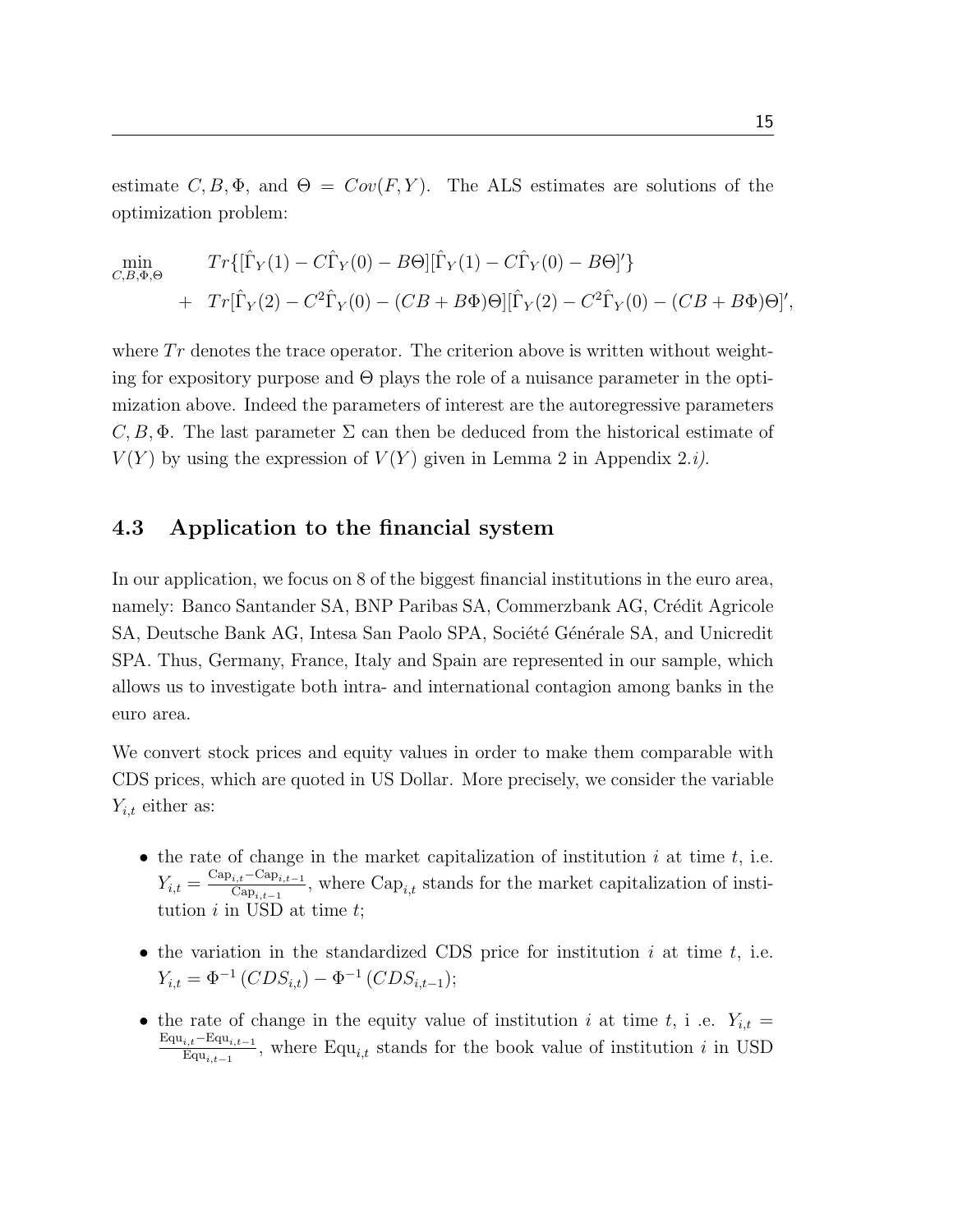at time  $t$ . For this application, we define banks' equity value as their Tier 1 capital<sup>8</sup>.

For each approach, the dependent variable  $Y_t$  gathers the 8 individual variables  $Y_{i,t}$ . Data on institutions' market capitalization and CDS come from Bloomberg, while data on the banks' equity value are obtained from Bankscope. Our sample starts in January 2, 2007, and ends on December 20, 2012. In this section, the application builds on quarterly data. An extension to daily data (which are available for CDS prices and market capitalization) is presented in appendix.

#### 4.3.1 Estimation of the number of factors

Figure 1 below presents the eigenvalues of the matrix  $\hat{C}_2 S \hat{C}^\prime_2$  for the 3 datasets<sup>9</sup>



Figure 1: Eigenvalues of the matrix  $\hat{C}_2 S \hat{C}^\prime_2$  in decreasing order, for the 3 datasets, normalized by the sum of all eigenvalues.

For all datasets, the decrease in the series of eigenvalues shows a clear break after the first eigenvalue, which suggests a number of factor equal to one for all types of data, even if the second eigenvalue is almost significant for the changes in book values.

<sup>8</sup>"Common equity" would have been closer to the definition of market capitalization; however we preferred to rely on Tier 1 due to data availability constraint.

<sup>&</sup>lt;sup>9</sup>where  $S = \hat{\Gamma}_Y(0) - \hat{\Gamma}_Y(1)\hat{\Gamma}_Y(0)^{-1}\hat{\Gamma}_Y(1)'$  as in 3 i).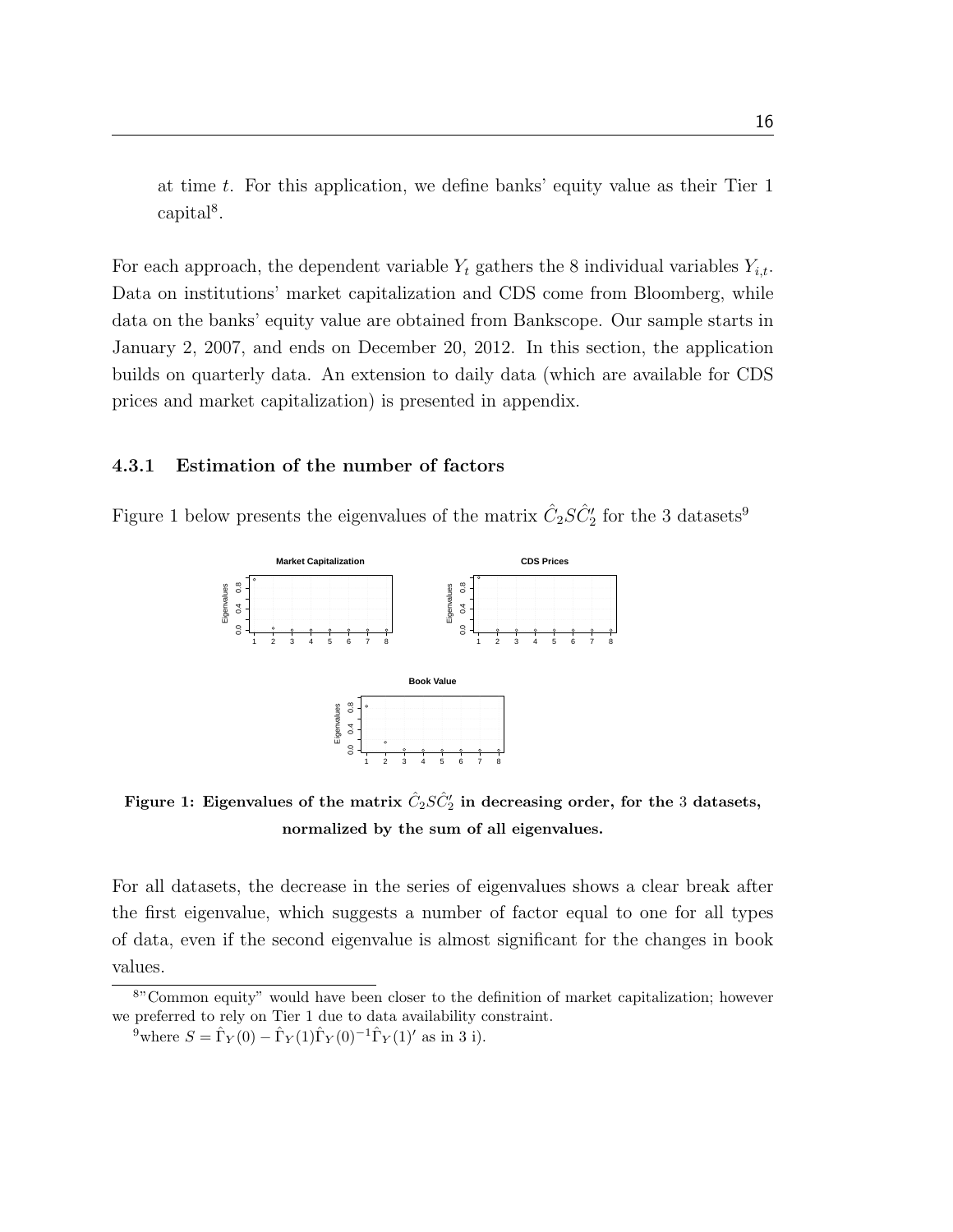#### 4.3.2 Estimation of the parameters

We provide in Table 1 the results of the estimation of the contagion matrix  $C$  by Gaussian pseudo-maximum likelihood for the 3 different datasets, setting the number of factors to  $K = 1$ .

We observe a total number of significant connections equal to 42 for the capitalization, 54 for the CDS prices and 50 for the accounting data, to be compared with 64 possible connections. Thus this system of banks is highly interconnected. The rather large number of connections on returns show that both the efficient market hypothesis and the standard two funds theorem are not satisfied. As announced before we have first to focus on the conditional mean before considering conditional variance for financial institutions.

However the different banks do not play the same role. For instance, the return on Commerzbank's stocks does not depend on its lagged return nor the return of the other banks once the effect of the common factor has been taken into account. On the other hand, the Commerzbank has an effect on all the other banks. Another extreme example is the Société Générale, which is affected by all the other banks for the three different series, and aftects all the other banks, except Commerzbank, for the changes in standardized CDS prices and book values.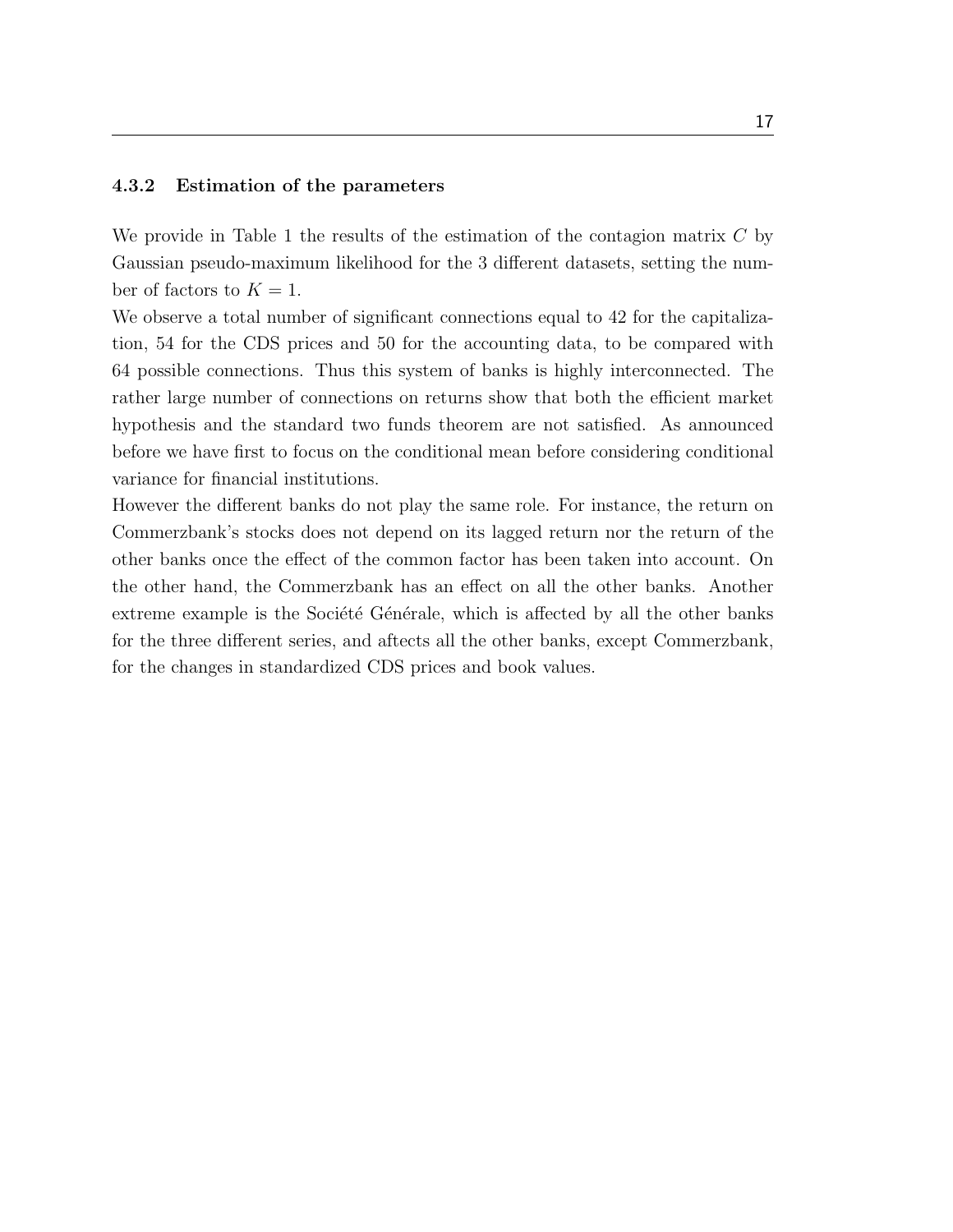|             | Santander | <b>BNPP</b> | Commerz  | CASA     | Deutsche    | Intesa   | SocGen   | Unicredit |
|-------------|-----------|-------------|----------|----------|-------------|----------|----------|-----------|
| Santander   | $-0.569$  | $-0.165$    | 0.081    | 0.250    | 0.437       | 0.065    | 0.045    | $-0.111$  |
|             | $-0.349$  | 0.006       | $-0.091$ | $-0.237$ | $-0.111$    | 0.643    | $-0.150$ | 0.315     |
|             | $-0.042$  | 0.336       | 0.110    | $-0.193$ | $-0.160$    | 0.300    | 0.113    | 0.642     |
| <b>BNPP</b> | 0.527     | $-0.166$    | 0.381    | 0.146    | $-0.902$    | 0.025    | 0.037    | 0.274     |
|             | $-0.329$  | 0.142       | $-0.216$ | 0.300    | 0.175       | 0.007    | 0.403    | 0.204     |
|             | $-0.172$  | 0.168       | 0.234    | $-0.267$ | $-0.211$    | 0.251    | 0.391    | 0.510     |
| Commerz     | 0.092     | 0.059       | $-0.046$ | 0.004    | 0.050       | 0.051    | 0.018    | $-0.083$  |
|             | 0.116     | 0.043       | $-0.053$ | 0.191    | 0.155       | $-0.019$ | 0.044    | 0.070     |
|             | 0.225     | 0.101       | 0.063    | 0.525    | 0.299       | $-0.012$ | $-0.011$ | $-0.185$  |
| CASA        | 0.213     | 0.302       | $-0.094$ | $-0.308$ | $-0.088$    | 0.045    | 0.099    | $-0.119$  |
|             | 0.543     | $-0.191$    | 0.807    | 0.627    | 0.537       | $-0.870$ | 0.283    | $-0.515$  |
|             | 0.027     | 0.126       | 0.104    | $-0.326$ | 0.115       | 0.101    | 0.098    | 0.004     |
| Deutsche    | $-0.088$  | 0.008       | 0.633    | $-0.731$ | 0.471       | $-0.280$ | $-0.242$ | 0.646     |
|             | 0.266     | 0.093       | $-0.551$ | $-0.205$ | $-0.033$    | 0.297    | $-0.034$ | $-0.150$  |
|             | 0.337     | $-0.094$    | $-0.183$ | 0.190    | 0.158       | 0.179    | 0.179    | 0.299     |
| Intesa      | 0.172     | 0.247       | 0.281    | 0.233    | 0.217       | 0.138    | 0.253    | 0.324     |
|             | 0.678     | $-0.107$    | 0.682    | 0.513    | 0.075       | $-0.523$ | $-0.467$ | $-0.006$  |
|             | $-0.116$  | $-0.104$    | $-0.088$ | $-0.456$ | $\,0.194\,$ | $-0.215$ | $-0.277$ | $-0.497$  |
| SocGen      | $-0.336$  | $-0.245$    | $-0.267$ | 0.526    | 0.292       | 0.142    | 0.202    | $-0.195$  |
|             | $-0.186$  | 0.062       | $-0.103$ | $-0.526$ | $-0.412$    | 0.636    | $-0.370$ | 0.620     |
|             | $-0.303$  | $-0.135$    | $-0.299$ | 0.454    | $-0.204$    | $-0.365$ | $-0.289$ | $-0.118$  |
| Unicredit   | 0.109     | 0.199       | $-0.038$ | 0.144    | $-0.139$    | 0.105    | 0.069    | $-0.186$  |
|             | $-0.410$  | 0.134       | $-0.286$ | $-0.273$ | 0.036       | 0.277    | 0.558    | $-0.206$  |
|             | $-0.024$  | $-0.127$    | $-0.227$ | 0.191    | 0.386       | 0.056    | 0.213    | $-0.139$  |

Table 1: Contagion matrix obtained from banks' market capitalization [1st row in each cell], CDS prices [2rd row] or accounting data [3rd row], at quarterly frequency. Parameters which significantly differ from 0 (at a least 5%) are in bold.

The estimated latent factor, or dynamic frailty, is presented in Figure 2 for the three datasets. The three dynamic frailties feature negative autocorrelation (see Table 2) and share a certain degree of commonality, in particular between the market-based frailties. This is formally emphasized in Table 3 and 4, which present the correlations between the three frailties, as well as the factor loadings obtained from a principal component analysis on the 3 factors. Table 4 in particular highlights the existence of a common factor, which loads uniformly on the three frailties and explains about 80% of their overall variation. The second factor distinguishes market-based indicators from accounting-based one, whereas the last factor mainly discriminates the market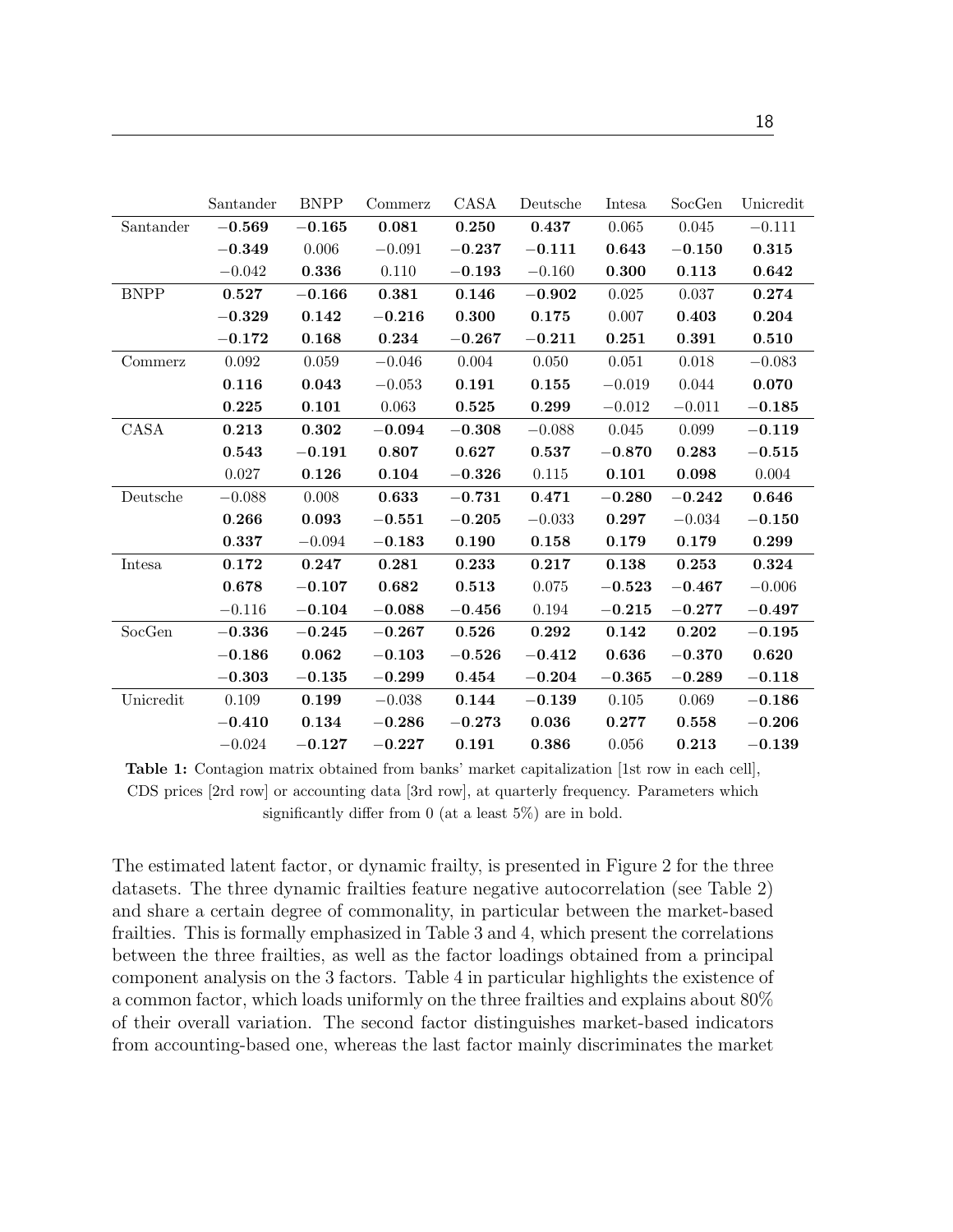capitalization frailty from the CDS one. However, we see on Figure 2 that the three factor paths have rather different non-linear features. For instance, the rather large volatilities observed for book values between 2008 and 2009, then after 2011 are difficult to distinguish in the evolutions of factors for stock returns and CDS prices.

|        | Capitalisation | <b>CDS</b> | Book Value |
|--------|----------------|------------|------------|
| $\phi$ | $-0.223**$     | $-0.374**$ | $-0.650**$ |
|        | (0.021)        | (0.015)    | (0.041)    |

Table 2: Autoregressive parameter for the frailty factor (\* significant at 10%, \*\* significant at 5%)

|                | Capitalization CDS Book Value |       |       |
|----------------|-------------------------------|-------|-------|
| Capitalization |                               | 0.661 | 0.450 |
| CDS.           | 0.661                         |       | 0.482 |
| Book Value     | 0.450                         | 0.482 |       |

Table 3: Correlation matrix of the dynamic frailty across datasets.

|                         |       | 1st Factor Loading 2nd Factor Loading 3rd Factor Loading |          |
|-------------------------|-------|----------------------------------------------------------|----------|
| Capitalization          | 0.597 | $-0.424$                                                 | 0.681    |
| CDS.                    | 0.606 | $-0.318$                                                 | $-0.729$ |
| Book Value              | 0.525 | 0.848                                                    | 0.067    |
| Proportion of Variation | 0.689 | 0.198                                                    | 0.112    |

Table 4: Factor loadings from the Principal Component Analysis of the estimated frailties. The last line reports the proportion of variation accounted by each factor.

As mentioned before, the factor are defined up to some multiplicative scalar. The factors in Figure 2 have been constructed to be comparable in magnitude (same mean and variance) but also for their interpretation in terms of risk. This is easily seen on Table 6 which provides the factor loading: an increase in the factor value implies a decrease in the stock returns, in CDS prices or book values, respectively. As expected from financial theory the common factor affects all stock returns with the largest influence on the Commerzbank. This compensates the absence of additional effect of the lagged return already discussed.

However the interpretation of the frailty as a common factor is no longer valid when we consider the analysis based on either CDS price or book values, since in both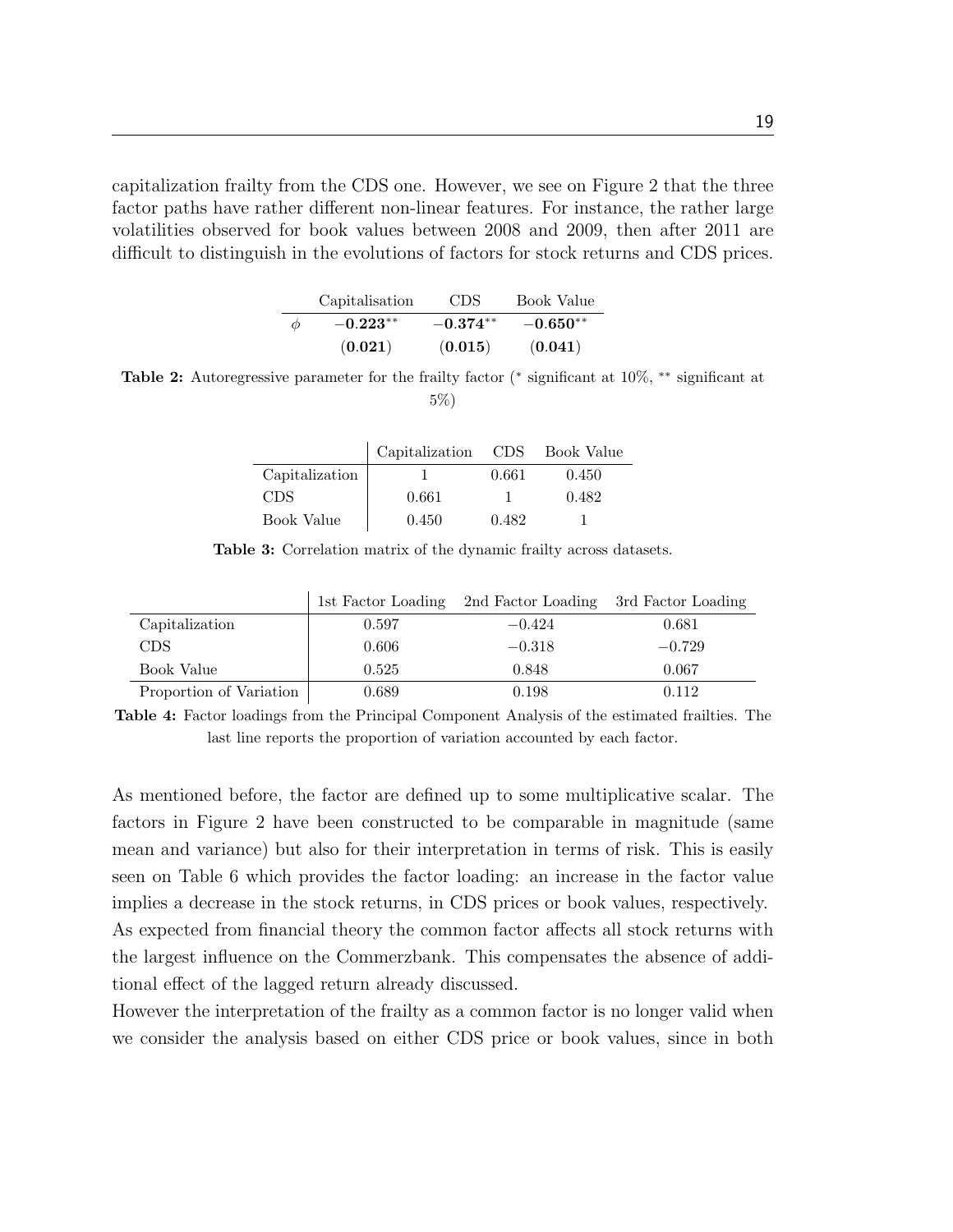cases only one beta is significant for BNPP and Commerzbank, respectively. The interpretation of the significant beta is now different. If all betas were equal to 0, the dynamic model would be a VAR(1) model, with short memory features. The presence of significant beta introduces longer memory, and this longer memory is channeled through a single bank (either Commerzbank or BNPP).



Figure 2: Estimated dynamic frailties obtained from banks' market capitalization (top), CDS prices (middle), book values (bottom), at quarterly frequency.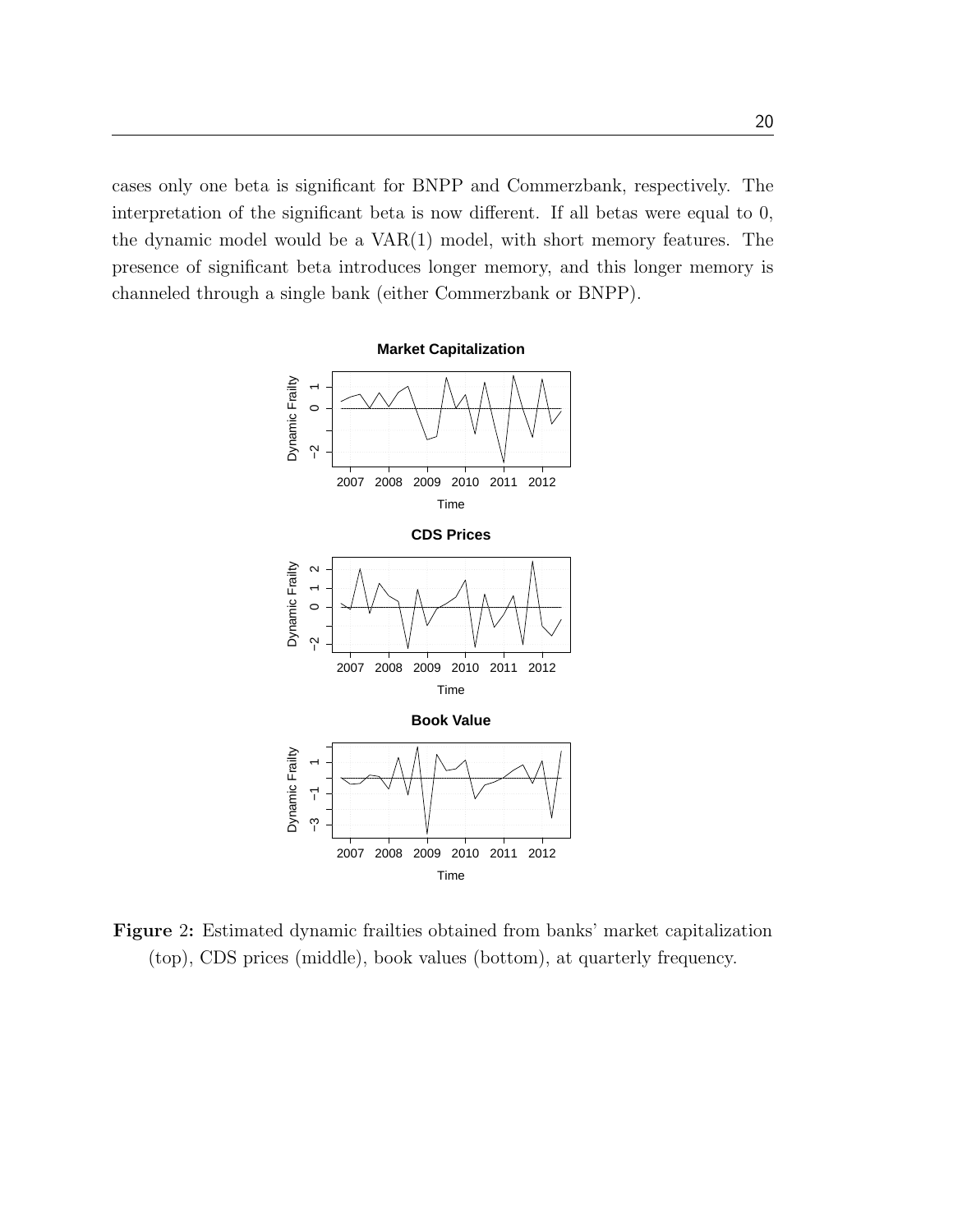|                | Santander   | <b>BNPP</b> | Commerz    | CASA       | Deutsche   | Intesa     | SocGen     | Unicredit  |
|----------------|-------------|-------------|------------|------------|------------|------------|------------|------------|
| Capitalization | $-0.1530**$ | $-0.216*$   | $-0.335**$ | $-0.216**$ | $-0.190**$ | $-0.160**$ | $-0.204**$ | $-0.208**$ |
|                | (0.049)     | (0.116)     | (0.106)    | (0.075)    | (0.064)    | (0.071)    | (0.051)    | (0.071)    |
| <b>CDS</b>     | $-0.046$    | $-0.043**$  | $-0.041$   | $-0.052$   | $-0.038$   | $-0.027$   | $-0.047$   | $-0.023$   |
|                | (0.032)     | (0.022)     | (0.041)    | (0.035)    | (0.024)    | (0.075)    | (0.0786)   | (0.037)    |
| Book Value     | $-0.029$    | $-0.065$    | $-0.084*$  | $-0.091$   | $-0.026$   | $-0.042$   | $-0.037$   | $-0.028$   |
|                | (0.031)     | (0.044)     | (0.046)    | (0.090)    | (0.038)    | (0.051)    | (0.052)    | (0.031)    |

Table 6: Matrix of loadings to the frailty factor obtained from banks' market capitalization, CDS prices or accounting data ( $*$  significant at 10%,  $**$  significant at 5%).

# 5 Concluding remarks

The aim of this paper is to explain how to disentangle the direct and indirect (contagion) effects of the exogenous shocks on the financial situations of the banks or insurance companies. For this purpose we have considered a linear dynamic model with both common frailty and autoregressive feature, and introduce an appropriate methodology to estimate the contagion matrix, the sensitivity of institutions to the factors and to reconstitute the underlying factor paths.

Our method has been applied to a set of eight banks and different measures of their financial position, measured by the change in their market capitalization, CDS prices or book values, respectively. Even if we might expect similar results for the three different measures, the analysis shows that the revealed interconnections are significantly different, in particular between market and accounting data.

In practice, the European banking system contains much more than 8 banks and the extension of the methodology will require methods for large scale factor models based on sparse estimator or Lasso (see e.g. Barigozzi, Brownlees (2013) for such an approach in a model without frailty).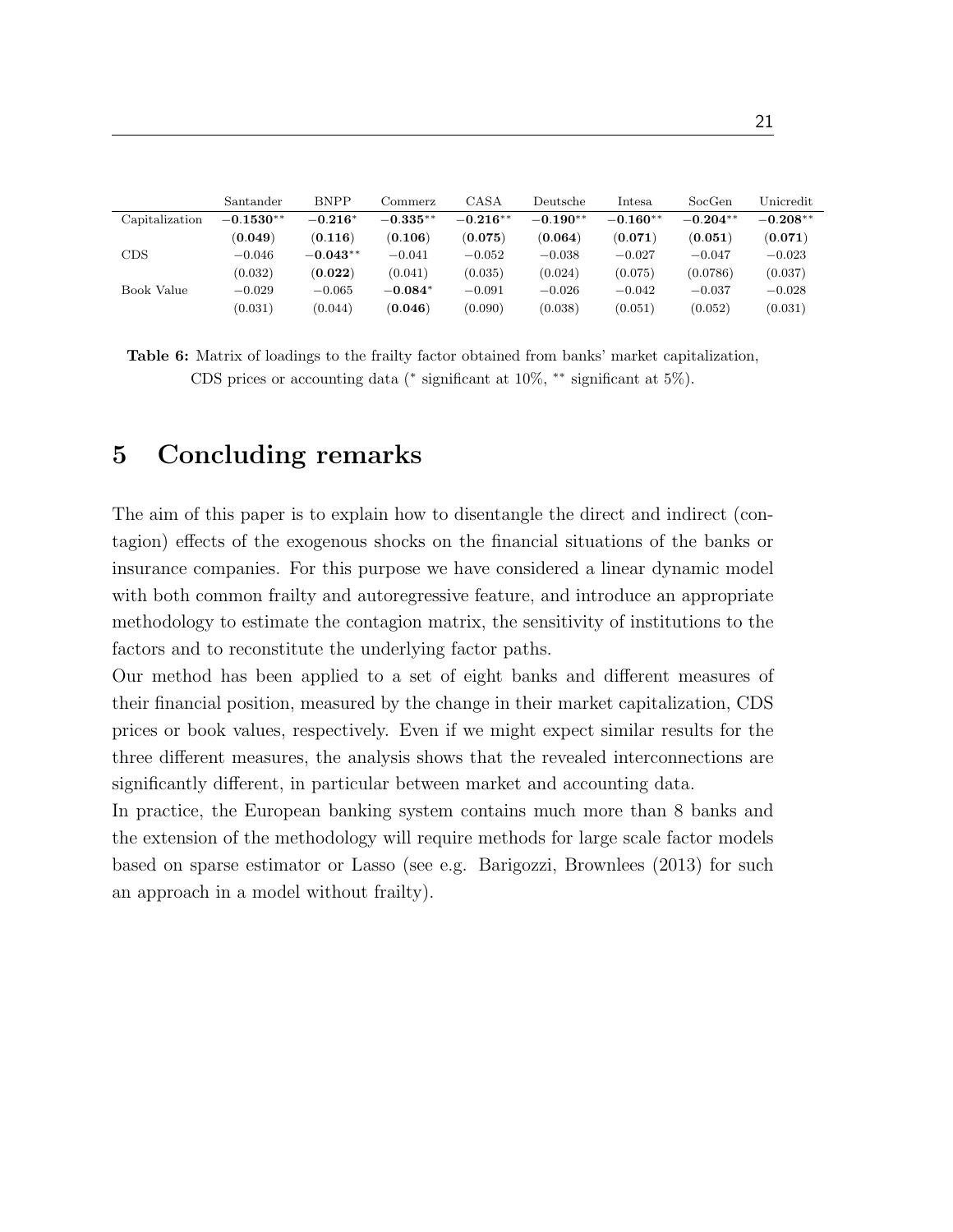#### R E F E R E N C E S

Allen, F., and D., Gale (2000) : "Financial Contagion", Journal of Political Economy, 108, 1-33.

Barigozzi, M., and C., Brownlees (2013) : "Nets: Network Estimation for Time Series", DP Univ. of Pompeu Fabra.

Beine, M., and A., Hecq (1999) : "Inference in Codependence : Some Monte Carlo Results and Applications", Annales d'Economie et de Statistique, 54, 69-90.

Bekaert, G., Harvey, C., and A., Ng (2003)) : "Market Integration and Contagion", Journal of Business, 78, 39-70.

Billio, M., Caporin, M., Pelizzon, L., and D., Sartore (2012) : "CDS Industrial Sector Indices, Credit and Liquidity Risk", DP Univ. of Venice.

Billio, M., Getmansky, M., Lo, A., and L., Pelizzon (2012) : "Econometric Measures of Correlation and Systematic Risk in the Finance and Insurance Sectors", Journal of Financial Economics, 104, 535-539.

Brownlees, C., and R., Engle (2012) : "Volatility, Correlation and Tails for Systemic Risk Measurement", NYU DP.

Candelon, B., and A., Hecq (2000) : "Stability of Okun's Law in a Codependent System", Applied Economic Letters, 7, 687-693.

Darolles, S., Gagliardini, P., and C., Gourieroux (2013) : "Survivor of Hedge Funds: Frailty vs Contagion", CREST DP.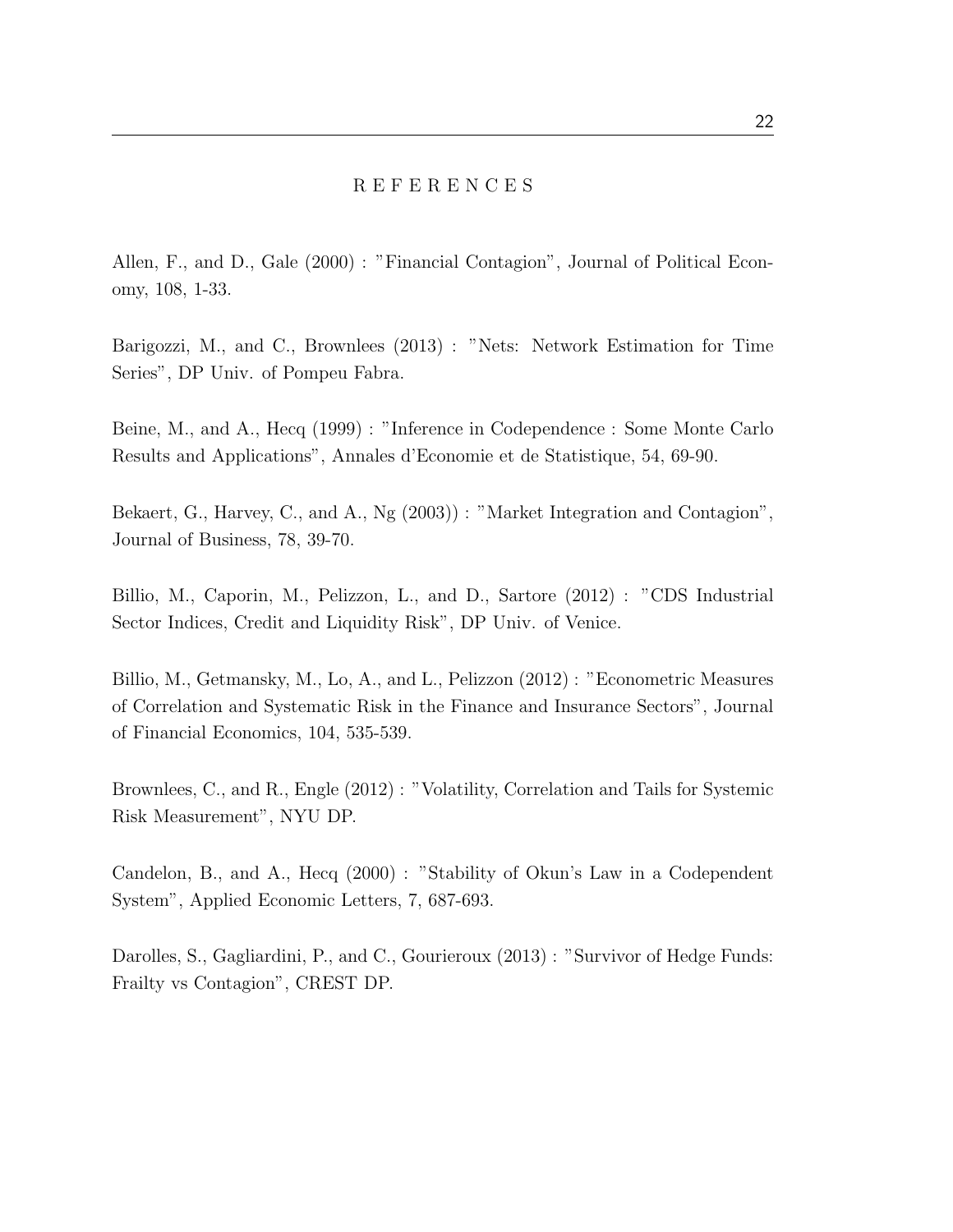Degerine, S. (1990) : "Canonical Partial Autocorrelation Function of Multivariate Time Series", The Annals of Statistics, 18, 961-971.

Degerine, S. (1994) : "Sample Partial Autocorrelation Function of a Multivariate Time Series", Journal of Multivariate Analysis, 50, 294-313.

Delatte, A.L, Gex, M., and A., Lopez-Villavencio (2012) : "Has the CDS Market Influenced the Borrowing Cost of European Countries During the Sovereign Crisis?", Journal of International Money and Finance, 31, 481-497.

Diebold, F., and M., Nerlove (1989) : "The Dynamics of Exchange Rate Volatility: A Multivariate Latent Factor ARCH Model", Journal of Applied Econometrics, 4, 1-21.

Duffie, D., Eckner, A., Horel, G., and L. Saita (2009) : "Frailty Correlated Default", Journal of Finance, 64, 2089-2123.

Dungey, M., and V., Martin (2003) : "Equity Transmission Mechanisms from Asia To Australia: Interdependence or Contagion?", Australian Journal of Management, 28, 157-182.

Dungey, M., Fry, R., Gonzalez-Hermosillo, B., and V., Martin (2005) : "Empirical Modelling of Contagions : A Review of Methodologies", Quantitative Finance, 5, 9-24.

Engle, R., and S., Kozicki (1993) : "Testing for Common Features", Journal of Business and Economic Statistics, 11, 369-380.

Financial Stability Board (2009) : "Guidance to Assess the Systemic Importance of Financial Institutions, Markets and Instruments", Initial Considerations"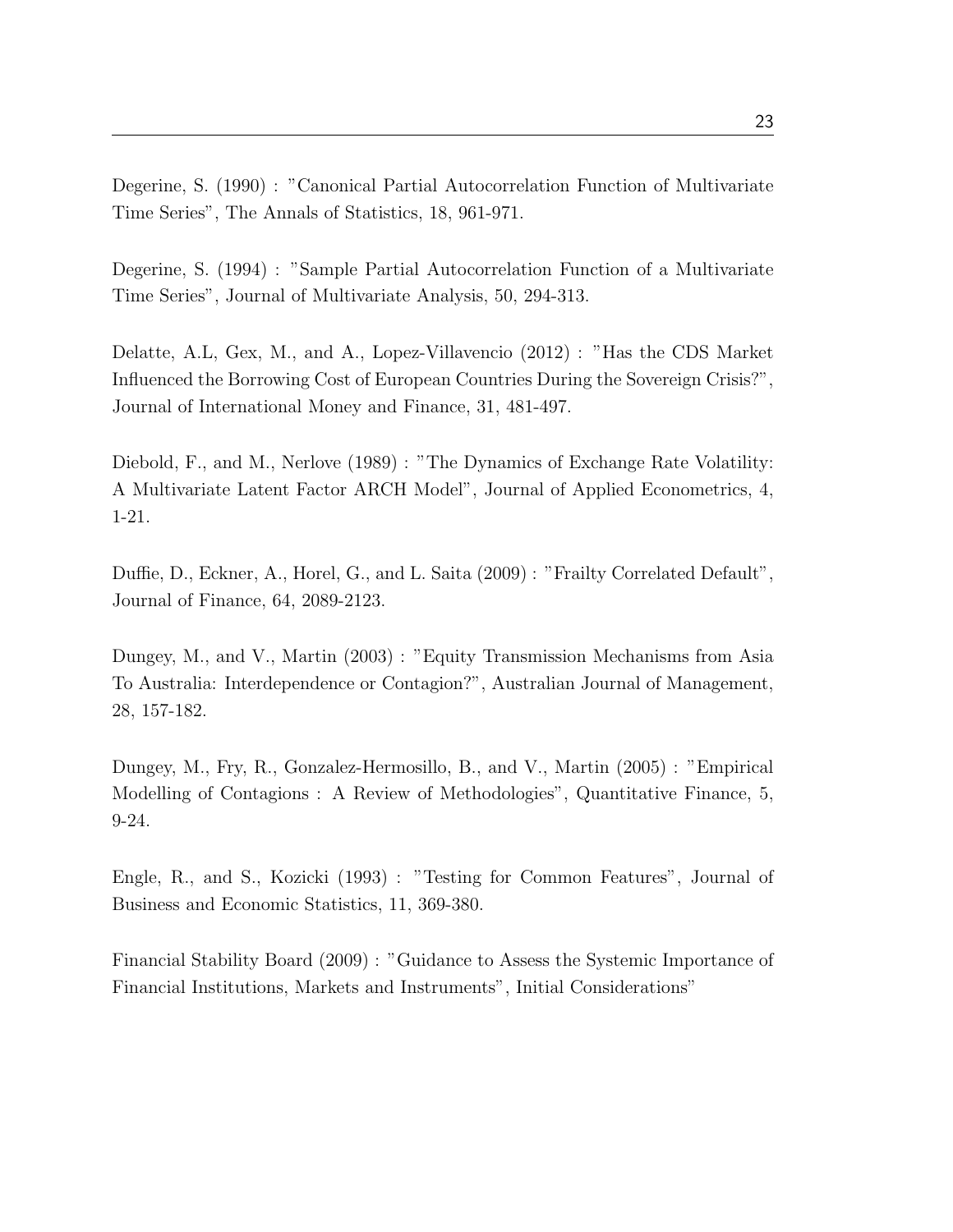Fisher, R. (1924) : "The Distribution of the Partial Correlation Coefficient", Metron, 3, 329-332.

Forbes, R., and R., Rigobon (2002) : "No Contagion, Only Interdependence : Measuring Stock Market Comovements", Journal of Finance, 57, 2223-2261.

Forni, M., Hallen, N., Lippi, M., and L., Reichlin (2000) : "The Generalized Dynamic Factor Model: Identification and Estimation", The Review of Economics and Statistics, 83, 540-554.

Gourieroux, C., and A., Monfort (1997) : "Time Series and Dynamic Models", Cambridge University Press, 670p.

Gourieroux, C., Monfort, A., and E., Renault (1993) : "Test sur le noyau, l'image et le rang de la matrice des coefficients d'un modèle linéaire multivarié", Annales d'Economie et de Statistique, 32, 81-111

Gourieroux, C., and I., Peaucelle (1983) : "Detecting a Long Run Relationship", Canadian Journal of Economics.

Gourieroux, C., and I., Peaucelle (1993) : "Series codépendantes : application à l'hypothèse de parité du pouvoir d'achat", in Macroéconomie, développements récents, ed. Economica, 285-306.

Hautsch, N., Schaumburg, J., and M., Schueule (2012) : "Financial Network Systemic Risk Contributions", DP 2012-053, Humboldt University.

King, M., and S., Wadhwani (1990) : "Transmission of Volatility Between Stock Markets", Review of Financial Studies, 3, 5-33.

Kugler, P., and P., Schwendener (1992) : "Codependence in a VAR Framework", Bern Univ. DP.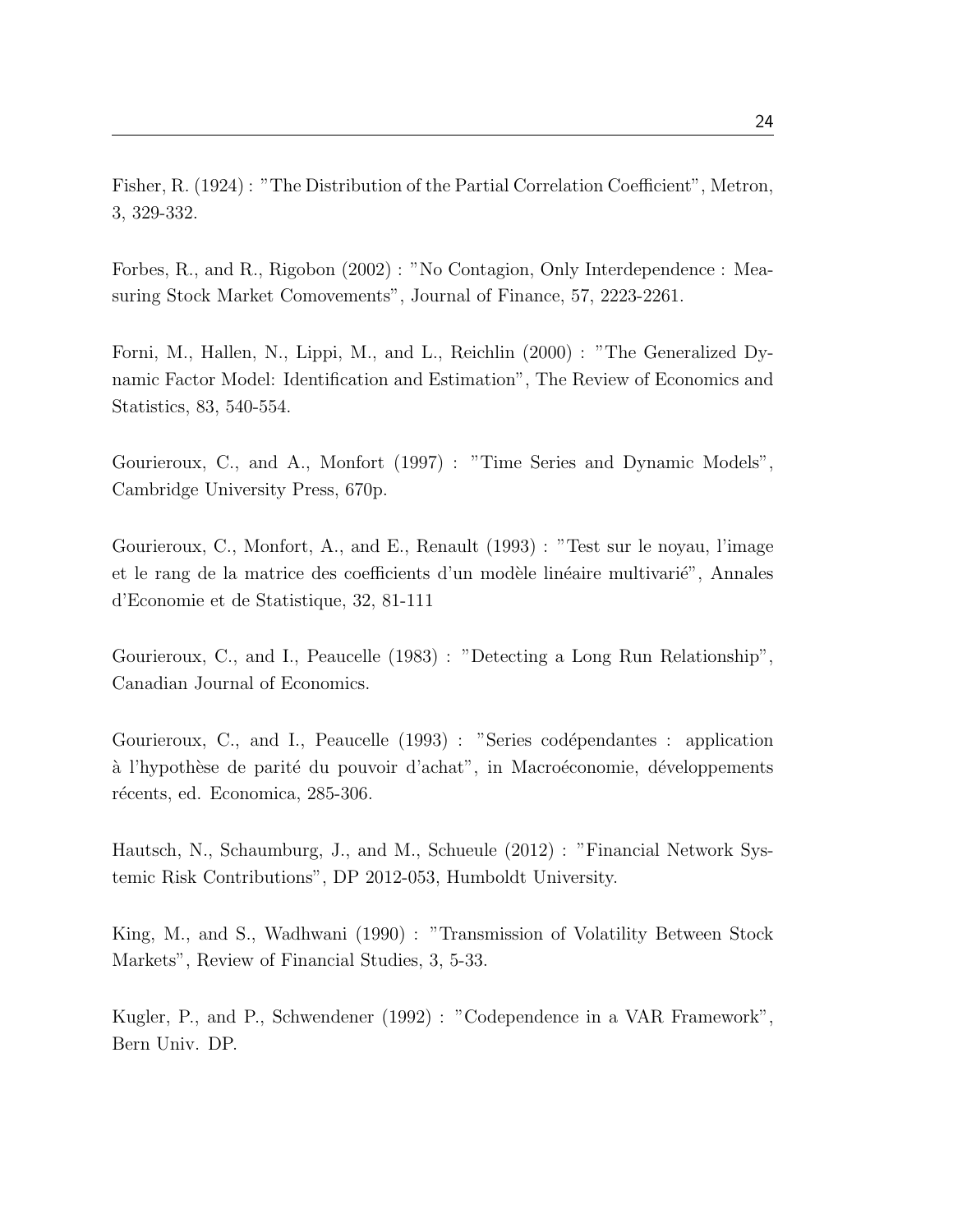Kugler, P., and K., Neusser (1993) : "International Real Interest Rate Equalization: A Multivariate Time Series Approach", Journal of Applied Econometrics, 8, 163-174.

Merton, R. (1974) : "On the Pricing of Corporate Debt: The Risk Structure of Interest Rates", Journal of Finance, 29, 449-470.

Muirhead, R. (1982) : "Aspects of Multivariate Statistical Theory", Wiley, New-York.

Pindyck, R., and J., Rotemberg (1990) : "The Excess co-Movement of Commodity Prices", The Economic Journal, 100, 1173-1189.

Pindyck, R., and J., Rotemberg (1993) : "The Comovement of Stock Prices", The Quartely Journal of Economics, 108, 1073-1104.

Ramsey, F. (1974) : "Characterization of the Partial Autocorrelation Function", Ann. Statist., 2, 1296-1301.

Reinsel, G. (1993) : "Elements of Multivariate Time Series Analysis", Springer Verlag, Berlin.

Tiao, G., and R., Tsay (1985) : "A Canonical Correlation Approach to Modeling Multivariate Time Series", in Proceedings of the Business and Economic Statistic Section of the American Statistical Association, Washington DC, 112-120..

Vahid, F., and R., Engle (1997) : "Codependent Cycles", Journal of Econometrics, 80, 199-221.

Velu, P., Reinsel, G., and D., Wichern (1986) : "Reduced Rank Models for Multivariate Time Series", Biometrika, 73, 105-118.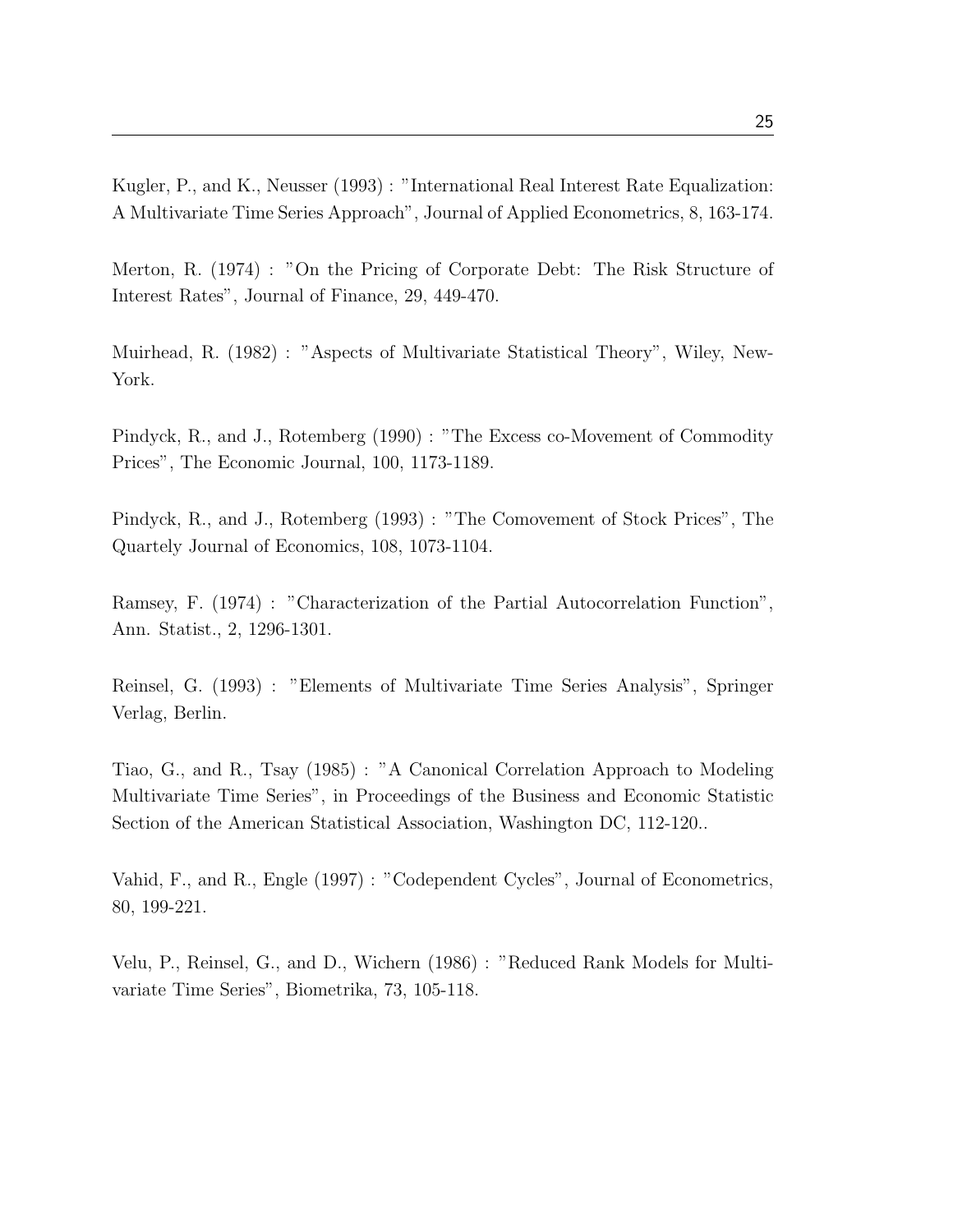# Appendix 1

| Authors                | data        | observ. | unobserv. | contagion      | linear                 |
|------------------------|-------------|---------|-----------|----------------|------------------------|
|                        |             | factor  | factor    |                | vs nonlinear           |
| Diebold,               |             |         |           |                |                        |
| Nerlove $(1989)$       | XR          |         | X         |                | $\rm{ARCH}$            |
| King,                  |             |         |           |                |                        |
| Wadhwani (1990)        | $\rm I$     |         | X         |                | $\mathbf{L}$           |
| Forbes,                |             |         |           |                |                        |
| Rigobon $(2002)$       | $\mathbf I$ |         | Xs        | Xs             | $\Gamma$               |
| Dungey,                |             |         |           |                |                        |
| Martin $(2003)$        | S           |         | $X_{S}$   | X <sub>S</sub> | $\mathbf{L}$           |
| Dungey et al.          |             |         |           |                |                        |
| (2005)                 | S           |         | X         | X <sub>S</sub> | L                      |
| Brownlees,             |             |         |           |                |                        |
| Engle(2012)            | S           |         |           | X              | ARCH                   |
| Billio et al.          |             |         |           |                |                        |
| (2012)                 |             |         |           | X              |                        |
| Darolles, Gagliardini, |             |         |           |                | NL (Poisson model with |
| Gourieroux (2012)      | HF          |         | X         | X              | stochastic intensity)  |
| Barigozzi,             |             |         |           |                |                        |
| Brownlees (2013)       | S           | X       |           | X              | L                      |

### Review of the literature

Data: BS (balance sheet), S (stock), I (Market indexes), XR (exchange rates), B (bond), CDS, HF (hedge fund).

Linear VS Nonlinear model: L (linear model), ARCH (ARCH model), NL (nonlinear model different from ARCH).

Cross (X): Yes, no cross: No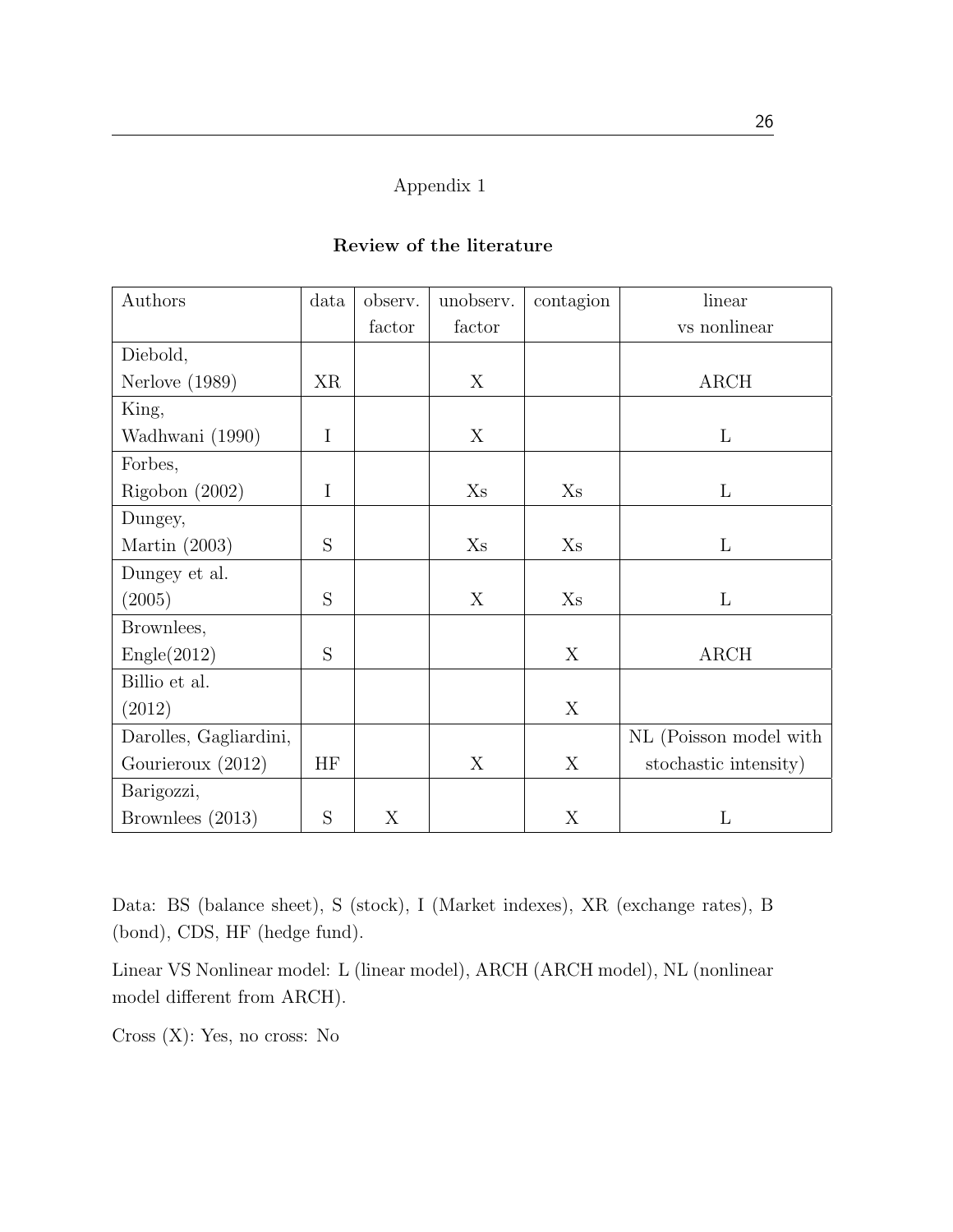Contagion: indexed by s, when contagion arises at the same date, that is simultaneously.

Unobserved factor: indexed by  $s$  for the state factor.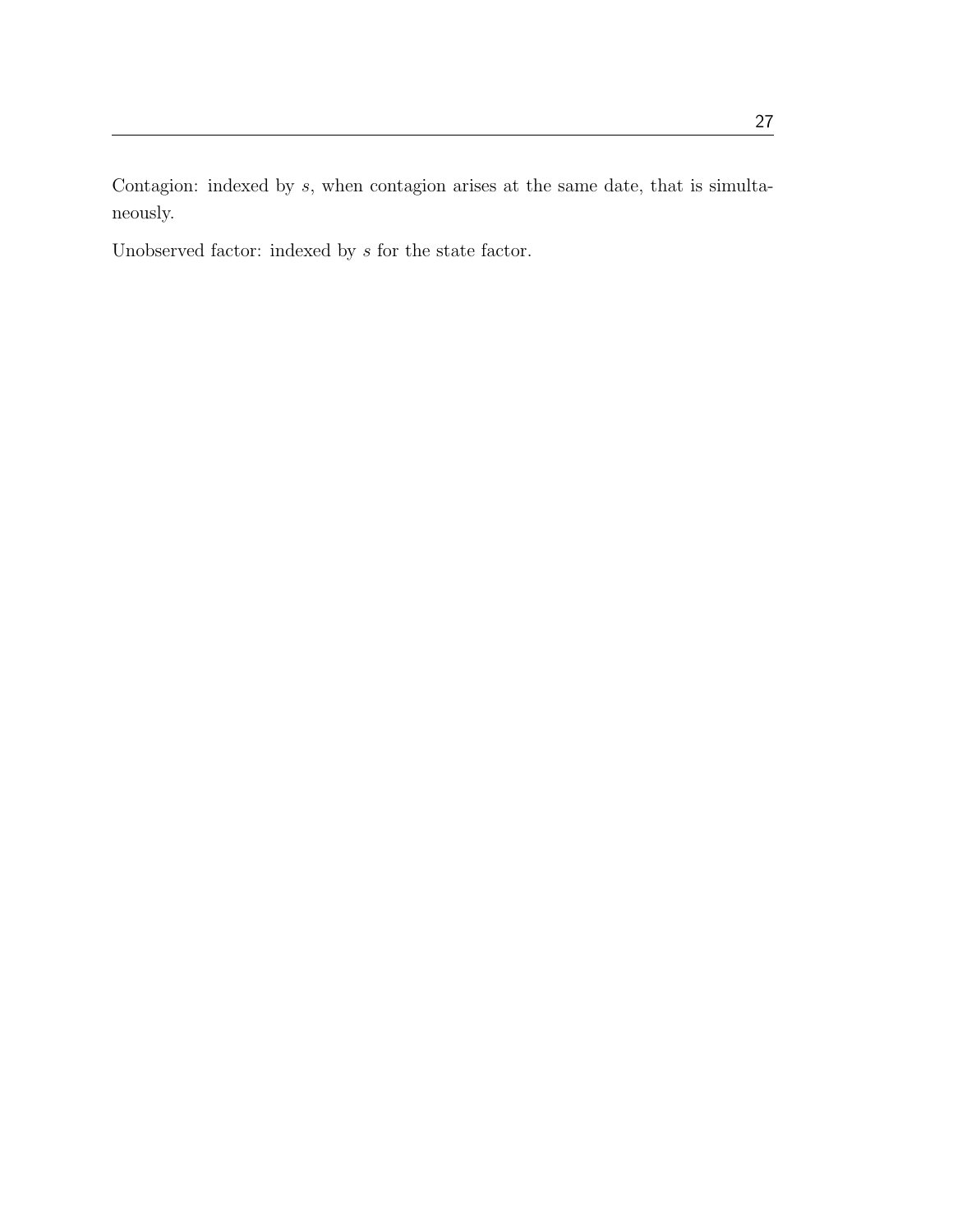#### Appendix 2

#### Second-order properties

By considering the VaR dynamic of process  $(Z_t)$ , we get:

$$
\begin{cases}\nE(Z_t) = 0, \\
V(Z_t) = \Gamma_Z(0) = V(w) + \Psi V(w) \Psi' + \dots + \Psi^h V(w) \Psi^{h'} + \dots, \\
Cov(Z_t, Z_{t-h}) = \Gamma_Z(h) = \Psi^h \Gamma_Z(0), h \ge 0.\n\end{cases}
$$

These expressions can be used to derive the second-order properties of the observable process  $(Y_t)$ .

Lemma 1: We have:

$$
\Psi^h = \left( \begin{array}{cc} C^h & D_h \\ & \\ 0 & \Phi^h \end{array} \right),
$$

where  $D_h = CD_{h-1} + B\Phi^h, h \ge 1, D_0 = 0$ , or equivalently  $D_h = \sum$  $h-1$  $_{k=0}$  $(C^k B \Phi^{h-k}).$ 

Proof: Since:

$$
\Psi^h = \Psi \Psi^{h-1} = \begin{pmatrix} C & B\Phi \\ 0 & \Phi \end{pmatrix} \begin{pmatrix} C^{h-1} & D_{h-1} \\ 0 & \Phi^{h-1} \end{pmatrix},
$$

we deduce  $D_h = CD_{h-1} + B\Phi^h$ .

|--|--|

Lemma 2: We have:

$$
V(Z) = \left[ \begin{array}{cc} V(Y) & Cov(Y, F) \\ Cov(F, Y) & V(F) \end{array} \right],
$$

where: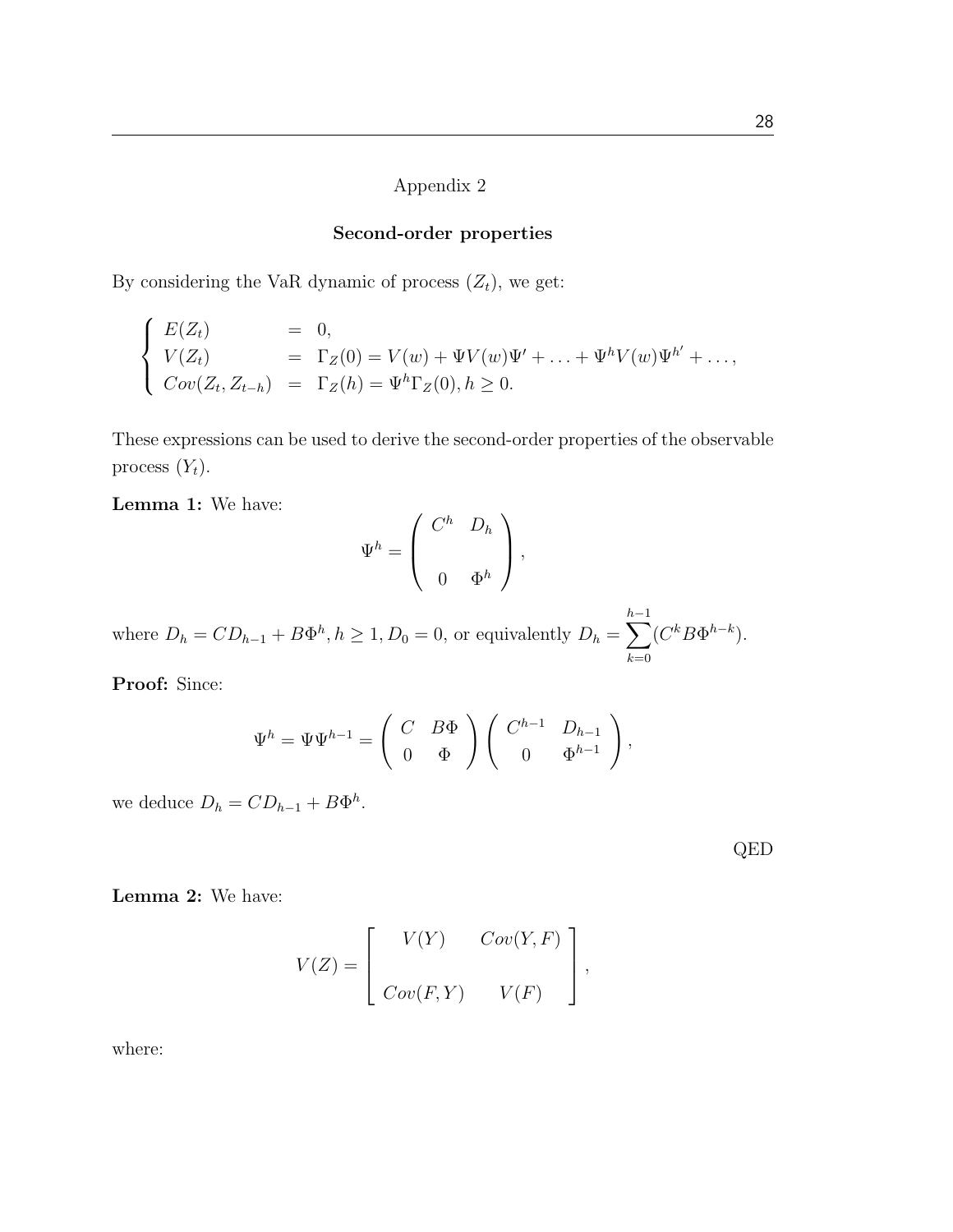$$
V(F) = \Phi V(F)\Phi' + \Omega = \sum_{h=0}^{\infty} \Phi^h \Omega \Phi^{h'},
$$
  
\n
$$
Cov(Y, F) = CCov(Y, F)\Phi' + B\Phi V(F)\Phi' + B\Omega,
$$
  
\n
$$
V(Y) = \sum_{h=0}^{\infty} C^h \Delta C^{h'},
$$

with

 $\Delta = B\Phi Cov(F, Y)C' + CCov(Y, F)\Phi'B' + B\Phi V(F)\Phi'B' + \Sigma + B\Omega B'.$ 

Proof: We have:

$$
\Gamma_Z(0) = \Psi \Gamma_Z(0) \Psi' + Vw
$$
  
=  $\begin{pmatrix} C & B\Phi \\ 0 & \Phi \end{pmatrix} \begin{pmatrix} V(Y) & Cov(Y, F) \\ Cov(F, Y) & V(F) \end{pmatrix} \begin{pmatrix} C' & 0 \\ \Phi'B' & \Phi' \end{pmatrix}$   
+  $\begin{pmatrix} \Sigma + B\Omega B' & B\Omega \\ \Omega B' & \Omega \end{pmatrix}$ .

By identification we deduce the recursive system:

$$
V(F) = \Phi V(F)\Phi' + \Omega,
$$
  
\n
$$
Cov(Y, F) = CCov(Y, F)\Phi' + B\Phi V(F)\Phi' + B\Omega,
$$
  
\n
$$
V(Y) = CV(Y)C' + B\Phi Cov(F, Y)C' + CCov(Y, F)\Phi'B'
$$
  
\n
$$
+ B\Phi V(F)\Phi'B' + \Sigma + B\Omega B'
$$

29

QED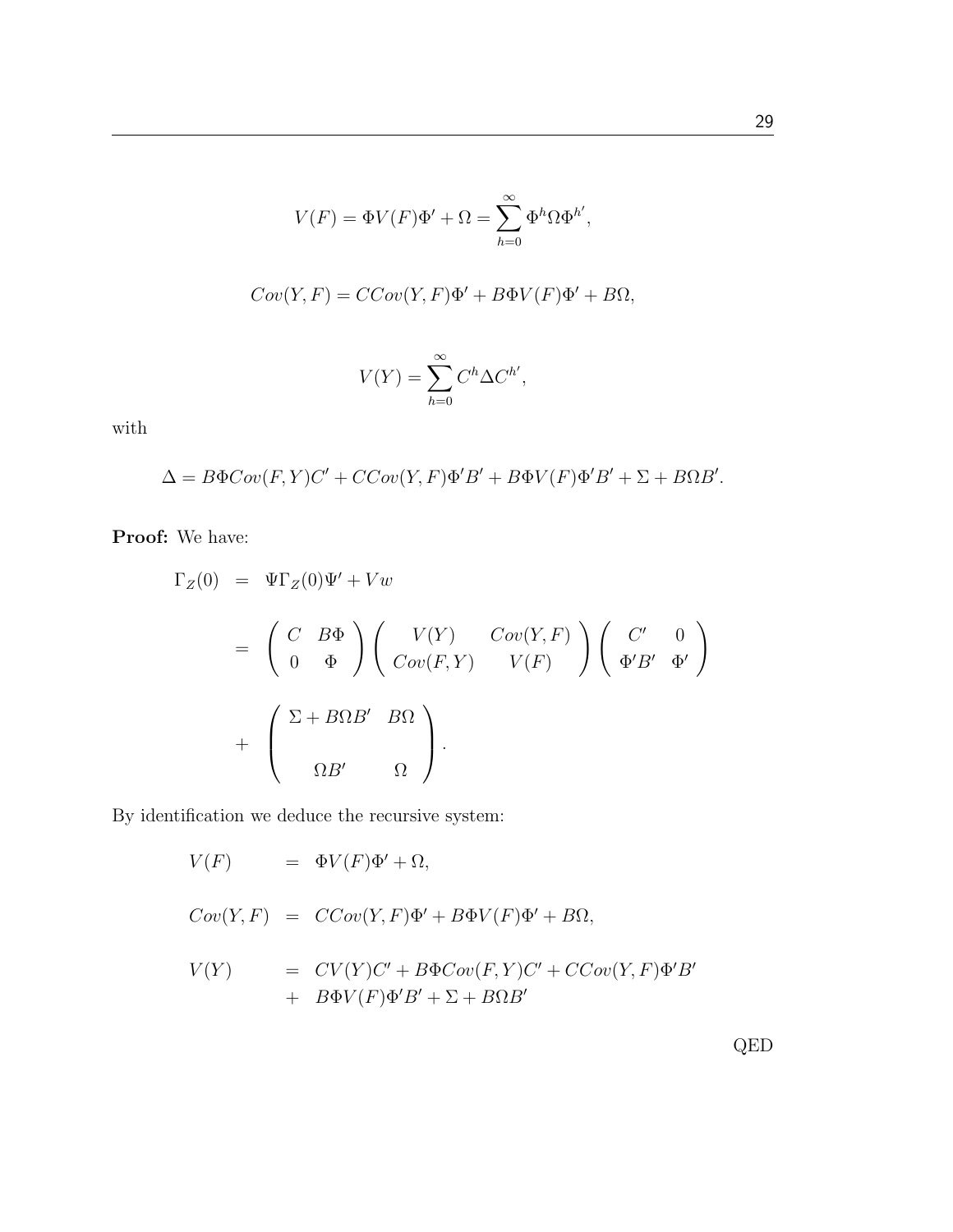These lemmas are used to deduce equations satisfied by the autocovariance function of the observable process  $(Y_t)$ . Indeed we have:

$$
Cov(Z_t, Z_{t-h}) = \Psi^h \Gamma_Z(0) = \begin{pmatrix} C^h & D_h \\ & \\ 0 & \Phi^h \end{pmatrix} \begin{pmatrix} V(Y) & Cov(Y, F) \\ Cov(F, Y) & V(F) \end{pmatrix}.
$$

By considering the first block diagonal element of this product, we get the recursion in Proposition 2.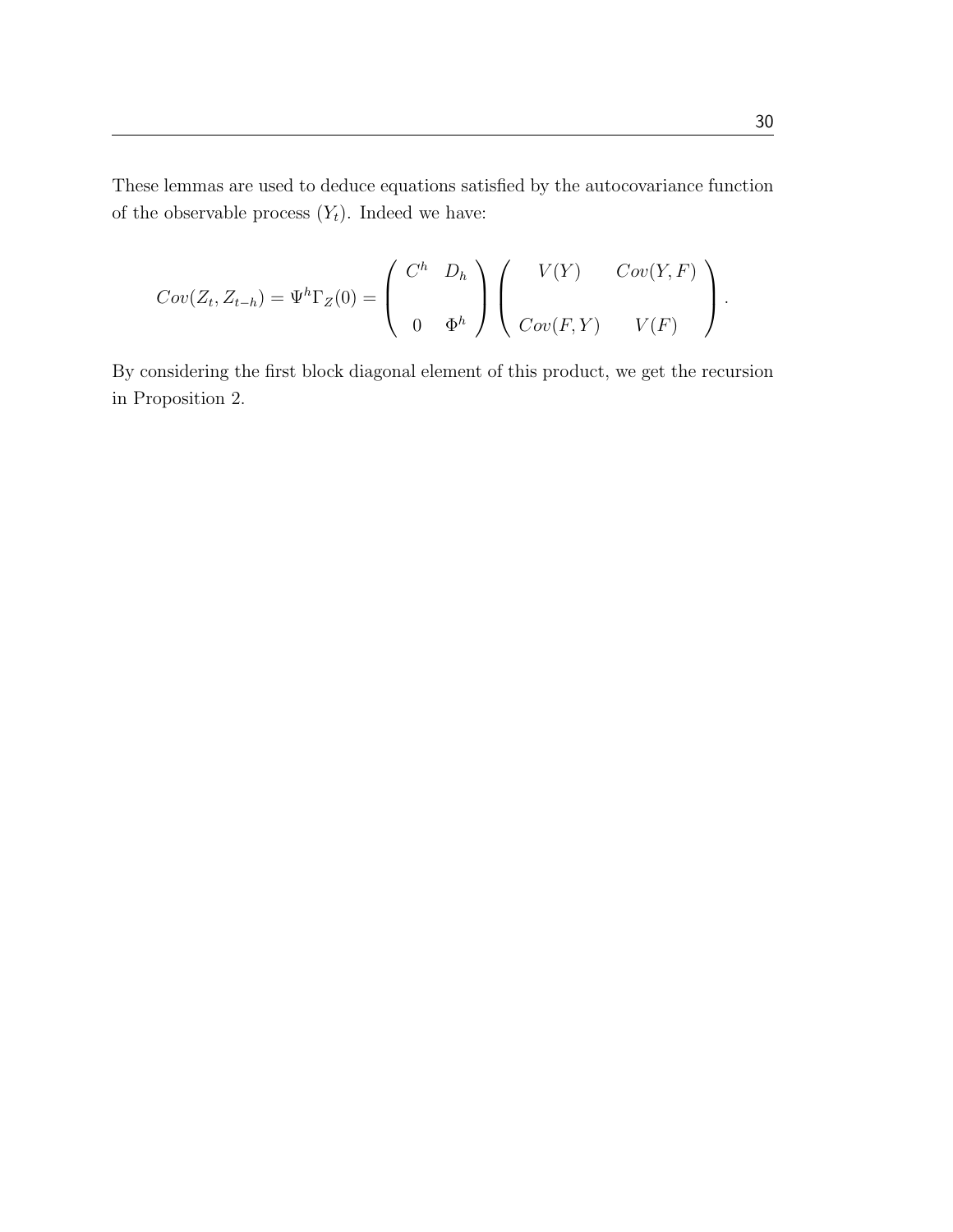### Appendix 3

### Application to daily data

In this appendix, we extend the analysis conducted in Section 4.3 to daily data, building on banks' market capitalization and CDS prices which are available at daily frequency. For this application, we use the same dataset as in Section 4.3: data come from Bloomberg, our sample starts in January 2, 2007 and ends in December 20, 2012.

|             | Santander | <b>BNPP</b> | Commerz   | CASA     | Deutsche   | Intesa    | SocGen    | Unicredit |
|-------------|-----------|-------------|-----------|----------|------------|-----------|-----------|-----------|
| Santander   | 0,024     | $-0,008$    | $-0,082$  | 0,037    | $-0,007$   | $0,128**$ | 0,021     | 0,050     |
|             | (0, 054)  | (0,064)     | (0,098)   | (0,072)  | (0, 057)   | (0,056)   | (0,067)   | (0,070)   |
| <b>BNPP</b> | $-0,022$  | 0,004       | $-0,120$  | $-0,021$ | 0,029      | $-0,088$  | $-0,098$  | $-0,053$  |
|             | (0,066)   | (0,060)     | (0,092)   | (0,065)  | (0, 057)   | (0, 059)  | (0,063)   | (0,066)   |
| CASA        | $-0,006$  | 0,014       | 0,007     | 0,015    | $-0,003$   | $-0,011$  | 0,014     | 0,000     |
|             | (0, 035)  | (0,040)     | (0, 051)  | (0,045)  | (0,041)    | (0,037)   | (0,047)   | (0,045)   |
| Commerz     | 0,010     | 0,012       | 0,012     | $-0,041$ | $-0,005$   | 0,004     | 0,006     | 0,064     |
|             | (0,054)   | (0,062)     | (0,094)   | (0,060)  | (0, 054)   | (0,061)   | (0,063)   | (0,067)   |
| Deustche    | $-0,006$  | $-0,021$    | 0,011     | 0,049    | 0,039      | 0,003     | $0,130**$ | 0,028     |
|             | (0,048)   | (0,058)     | (0,077)   | (0, 058) | (0,049)    | (0, 054)  | (0,048)   | (0, 057)  |
| Intesa      | 0,042     | 0,019       | $0,406**$ | 0,086    | $0,168**$  | $-0,019$  | 0,058     | $-0.012$  |
|             | (0, 057)  | (0, 059)    | (0, 059)  | (0,067)  | (0, 053)   | (0, 055)  | (0,063)   | (0,065)   |
| SocGen      | $-0.054$  | $-0,027$    | $-0,058$  | $-0,014$ | $-0,131**$ | $-0,018$  | $-0,031$  | $-0,049$  |
|             | (0, 057)  | (0, 053)    | (0,071)   | (0, 058) | (0, 043)   | (0, 053)  | (0, 055)  | (0, 058)  |
| Unicredit   | 0,043     | 0,058       | $-0,045$  | 0,005    | 0,005      | 0,054     | 0,053     | 0,024     |
|             | (0,044)   | (0, 054)    | (0,056)   | (0, 056) | (0,044)    | (0,049)   | (0, 057)  | (0, 050)  |

Table 7: Contagion matrix obtained from market capitalization (∗∗ significant at 5%), at daily

frequency.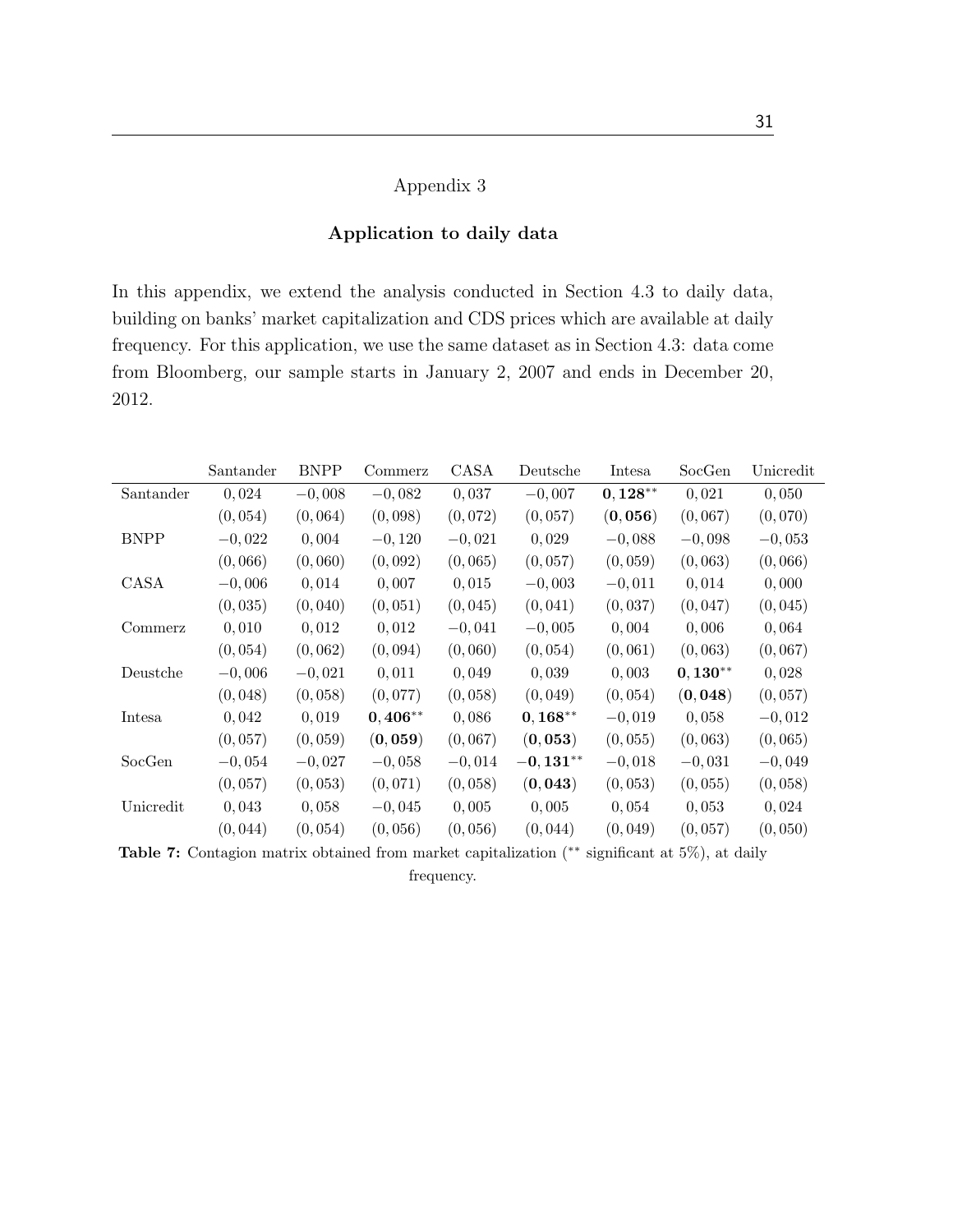|             | Santander | <b>BNPP</b> | Commerz  | CASA      | Deutsche  | Intesa      | SocGen    | Unicredit |
|-------------|-----------|-------------|----------|-----------|-----------|-------------|-----------|-----------|
| Santander   | 0,062     | 0,033       | 0,034    | 0,061     | 0,043     | $0, 145***$ | 0,033     | 0.073     |
|             | (0,066)   | (0,064)     | (0, 059) | (0,066)   | (0, 057)  | (0,073)     | (0,064)   | (0,075)   |
| <b>BNPP</b> | $-0,042$  | $-0,069$    | 0,017    | $-0.006$  | 0,009     | $-0,049$    | 0,023     | $-0.008$  |
|             | (0,083)   | (0,080)     | (0,077)  | (0,078)   | (0,070)   | (0,091)     | (0, 081)  | (0, 091)  |
| Commerz     | $-0,038$  | 0,003       | 0.057    | 0,029     | 0,013     | $-0,024$    | 0,086     | $-0,022)$ |
|             | (0,087)   | (0,080)     | (0,073)  | (0,081)   | (0,071)   | (0,090)     | (0,085)   | (0, 094)  |
| CASA        | 0,016     | 0,082       | 0,042    | $-0,023$  | 0,001     | 0,019       | $0,129*$  | 0,019     |
|             | (0,075)   | (0,076)     | (0,063)  | (0,071)   | (0,069)   | (0,082)     | (0,071)   | (0,080)   |
| Deutsche    | $-0,010$  | 0,029       | $-0,049$ | $-0.028$  | $-0,010$  | $-0,069$    | $-0,132*$ | $-0,059$  |
|             | (0,074)   | (0,066)     | (0,068)  | (0,070)   | (0,062)   | (0,080)     | (0,074)   | (0,080)   |
| Intesa      | 0.085     | 0,021       | 0,003    | 0,071     | 0,025     | $-0.138$    | 0,050     | 0,095     |
|             | (0, 116)  | (0,099)     | (0,095)  | (0, 104)  | (0,089)   | (0, 125)    | (0, 107)  | (0, 129)  |
| SocGen      | (0, 039)  | 0,037)      | 0,026)   | 0, 118)   | 0,076)    | (0, 097)    | $-0,017$  | 0,042     |
|             | (0,088)   | (0,076)     | (0,075)  | (0,080)   | (0,072)   | (0,092)     | (0,078)   | (0,090)   |
| Unicredit   | $-0,019$  | $-0,031)$   | (0, 013) | $-0,080)$ | $-0,021)$ | 0, 155)     | $-0,025$  | 0,024     |
|             | (0, 104)  | (0.095)     | (0,089)  | (0.093)   | (0.082)   | (0, 114)    | (0.094)   | (0, 115)  |

Table 8: Contagion matrix obtained from CDS prices (\* significant at 10%, \*\* significant at 5%), at daily frequency.

As expected, we get a smaller number of interconnections, that is a total of 5 for market capitalization and 3 for the CDS prices. These small numbers of connections can provide much larger numbers when the frequency of the observations diminishes, due to the effect of time aggregation on the contagion matrix discussed in Section 2.5, that is the transformation  $C \to C^h = C^{60}$ .

|        | Capitalisation | <b>CDS</b> |
|--------|----------------|------------|
| $\phi$ | $-0.013$       | 0.138      |
|        | (0.215)        | (0.381)    |

Table 9: Autoregressive parameter for the frailty factor

|                | Capitalization | CDS  |
|----------------|----------------|------|
| Capitalization |                | 0.61 |
| CDS            | 0.61           |      |

Table 10: Correlation matrix of the dynamic frailty across datasets.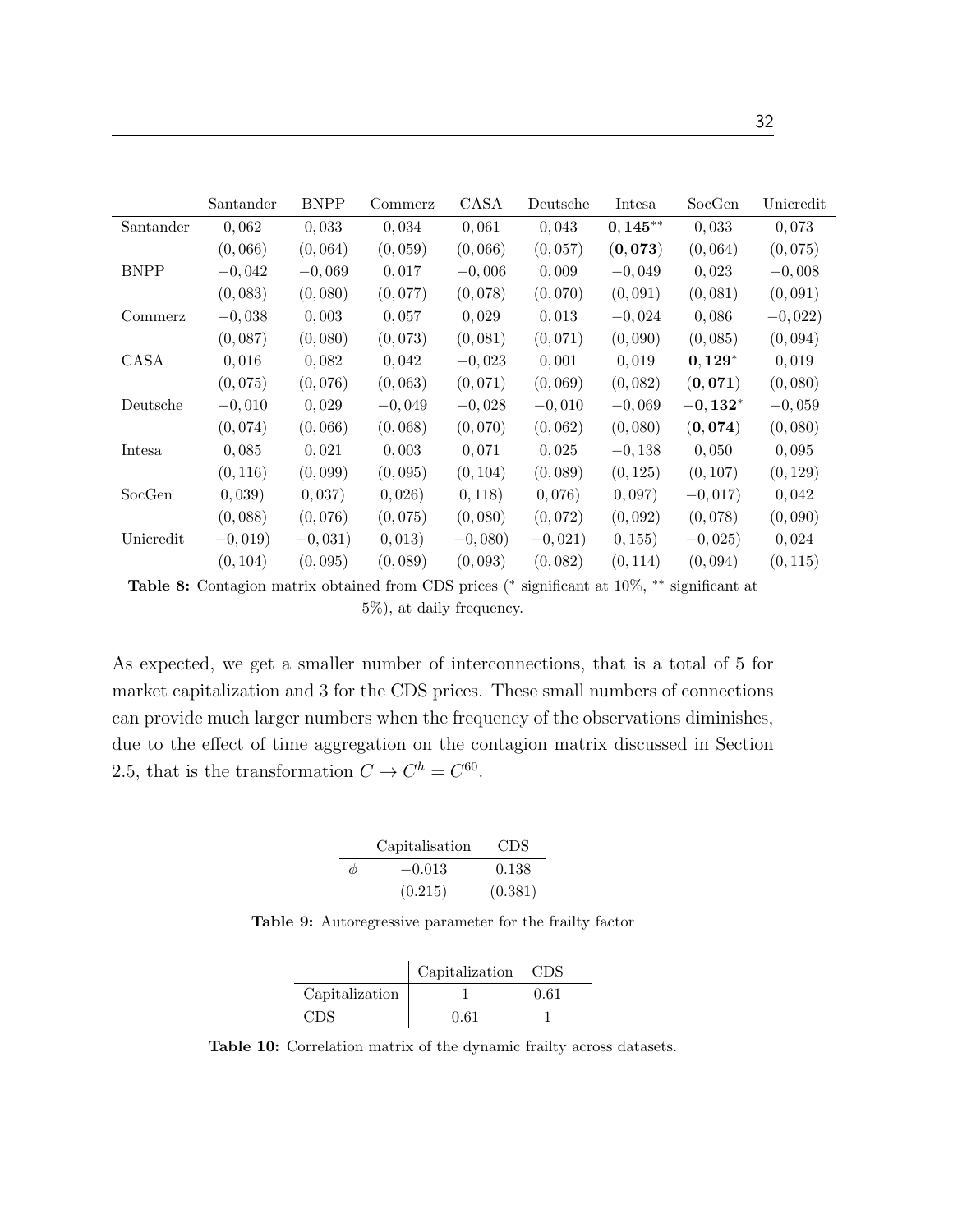|                        |       | 1st Factor Loading 2nd Factor Loading |
|------------------------|-------|---------------------------------------|
| Capitalization         | 0.707 | $-0.707$                              |
| CDS.                   | 0.707 | 0.707                                 |
| Proportion of Variance | 0.81  | 0.19                                  |

Table 11: Factor loadings .



Figure 3: Estimated dynamic frailties obtained from banks' market capitalization (top), CDS prices (bottom), at daily frequency.

|                | Santander           | <b>BNPP</b> | Commerz             | CASA       | Deutsche    | Intesa     | SocGen     | Unicredit  |
|----------------|---------------------|-------------|---------------------|------------|-------------|------------|------------|------------|
| Capitalization | $-2.525^{\ast\ast}$ | $-3.102**$  | $-3.541^{\ast\ast}$ | $-3.290**$ | $-3.065**$  | $-2.949**$ | $-3.349**$ | $-3.419**$ |
|                | (0.062)             | (0.059)     | (0.111)             | (0.064)    | (0.055)     | (0.053)    | (0.059)    | (0.072)    |
| CDS            | $-1.567**$          | $-1.379**$  | $-1.330^{**}$       | $-1.427**$ | $-1.256***$ | $-1.672**$ | $-1.472**$ | $-1.728**$ |
|                | (0.030)             | (0.147)     | (0.318)             | (0.190)    | (0.256)     | (0.450)    | (0.204)    | (0.298)    |

Table 12: Loadings to the frailty factor ( $*$  significant at 10%,  $**$  significant at 5%)

At the daily level, we get rally common factors for the wo cases. As in the case of the quarterly analysis these factors show a significantly different dynamic. In particular